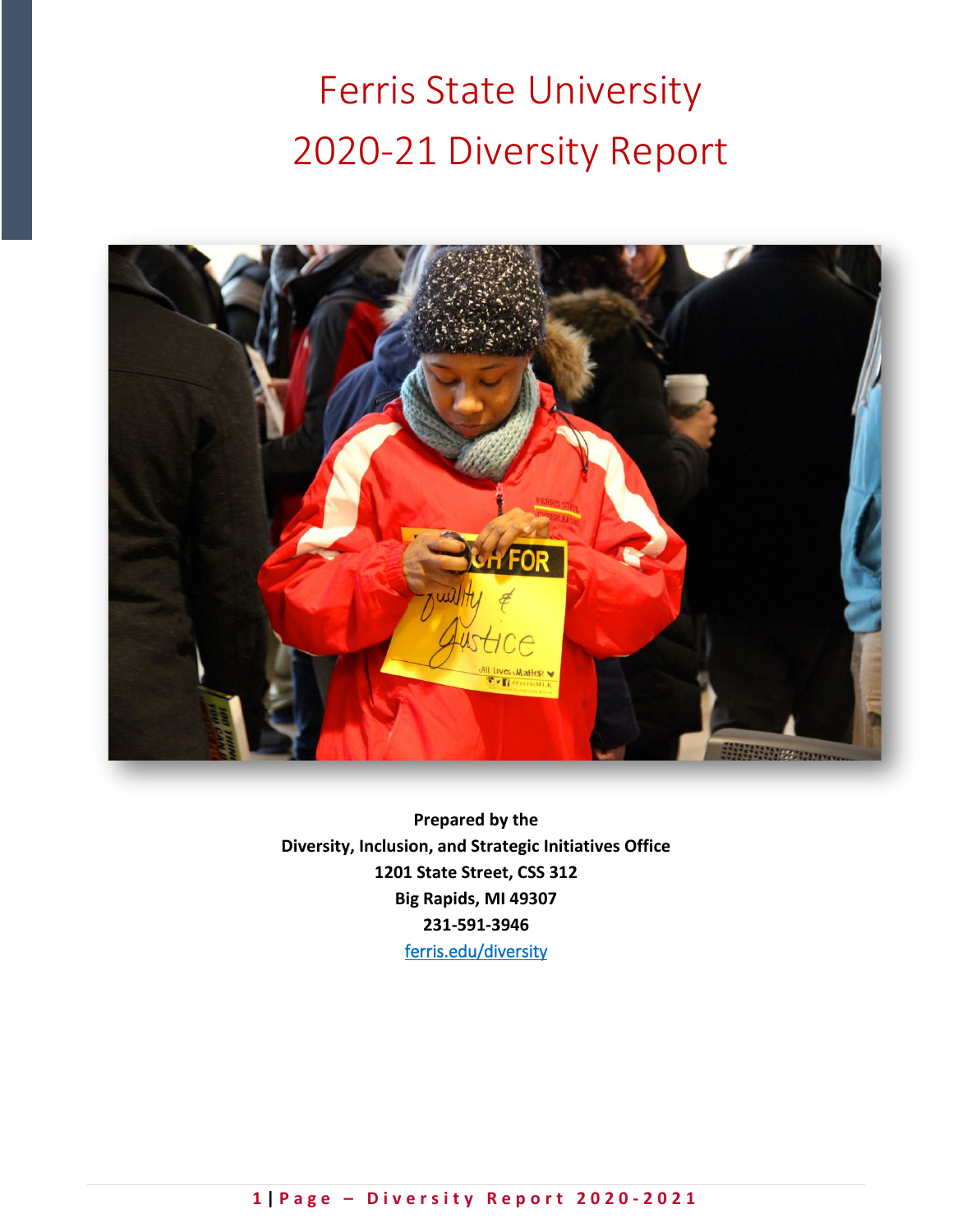| Goal 1: Create a University that is respectful of differences and civil toward people who are different. 6          |    |
|---------------------------------------------------------------------------------------------------------------------|----|
|                                                                                                                     |    |
|                                                                                                                     |    |
|                                                                                                                     |    |
|                                                                                                                     |    |
|                                                                                                                     |    |
|                                                                                                                     |    |
|                                                                                                                     |    |
|                                                                                                                     |    |
|                                                                                                                     |    |
|                                                                                                                     |    |
|                                                                                                                     |    |
|                                                                                                                     |    |
|                                                                                                                     |    |
|                                                                                                                     |    |
|                                                                                                                     |    |
| Goal 5: Improve inclusivity by incorporating diversity and inclusion in significant ways in teaching, learning, and |    |
|                                                                                                                     |    |
|                                                                                                                     |    |
|                                                                                                                     |    |
|                                                                                                                     |    |
| Goal 6: Build upon existing partnerships and create new partnerships that enhance the University's commitment to    |    |
|                                                                                                                     |    |
|                                                                                                                     | 12 |
|                                                                                                                     |    |
|                                                                                                                     |    |
|                                                                                                                     |    |
|                                                                                                                     |    |
|                                                                                                                     |    |
|                                                                                                                     |    |
|                                                                                                                     |    |
|                                                                                                                     |    |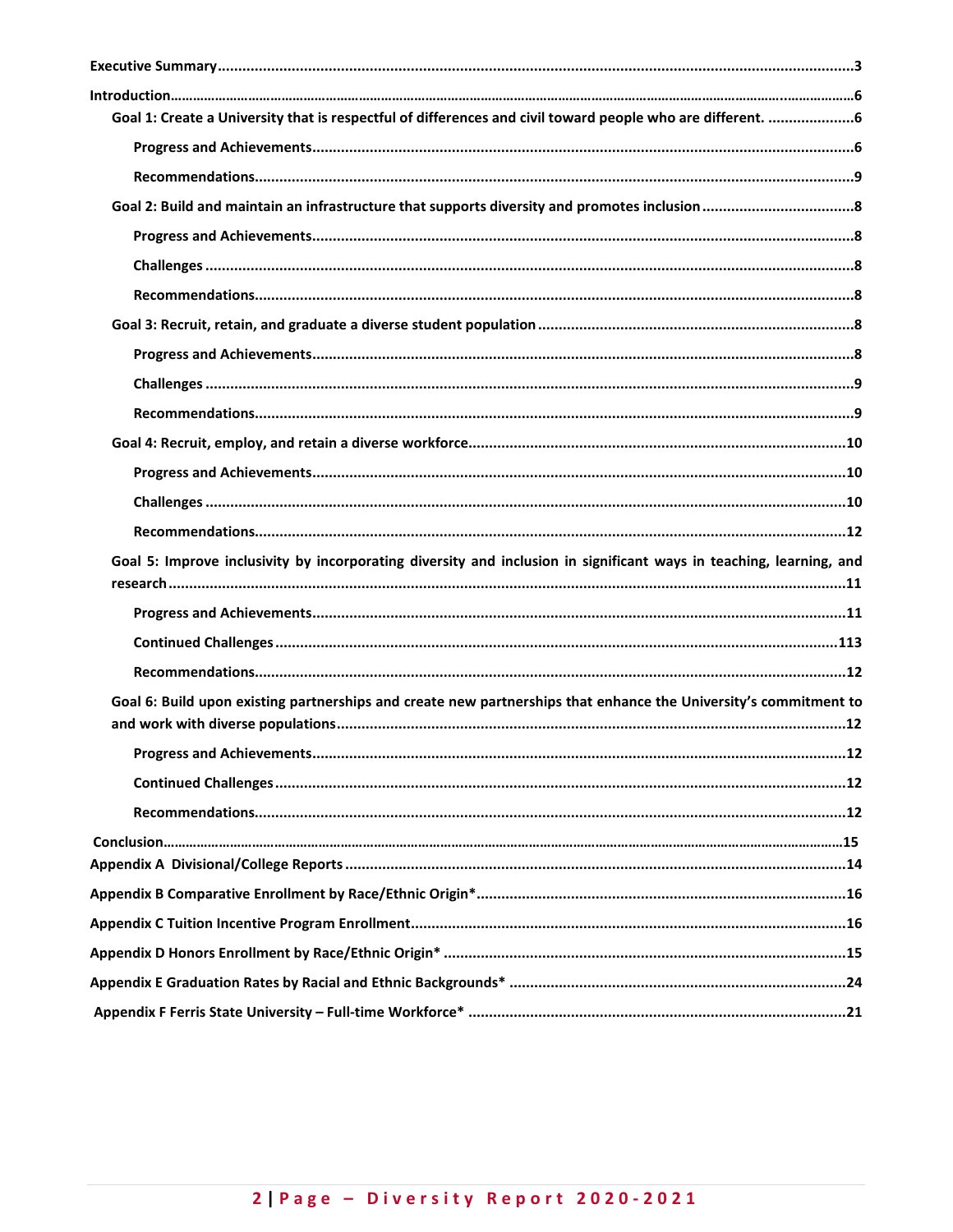## **Executive Summary**

<span id="page-2-0"></span>*Diversity at Ferris 2020-21*, gauges Ferris State University's progress toward meeting the six strategic goals in its 2016 Diversity Plan.

## Goal 1: Create a University that is respectful of differences and civil toward people who are different

After the killing of George Floyd and the national unrest that followed, the Ferris State University community came together in a series of town hall meetings. Students voiced concerns about inequities at Ferris and in the surrounding community. In response, the University's leadership team produced a document, "Our University's Continuing Commitment to Diversity, Equity, and Inclusion." That document committed the institution to take specific actions to make the University more welcoming and inclusive. One of those actions involved the University engaging an external organization, the National Assessment of Collegiate Campus Climates (NACCC), to conduct an audit of students' attitudes regarding campus inclusiveness. The results of the survey were used to develop a better understanding of the extent to which Ferris State University supports diversity, inclusion, and equity, and to inform and improve support resources, policies, and practices, including those to prevent or respond to discrimination and harassment.

## Goal 2: Build and maintain an infrastructure that supports diversity and promotes inclusion

Beginning around 2007, the University invested significant resources in creating offices devoted to serving underrepresented populations, including the Office of International Education, the Center for Latin@ Studies, the Veterans Resource Center, and the LGBTQ+ Resource Center. These offices joined with the Office of Multicultural Student Services (created in 1986) to help with the recruitment, retention, and graduation of students. Regrettably, the University has experienced a significant decrease in students since 2016 which forced the institution to make deep cuts to close widening budget shortfalls produced by fewer tuition dollars. The reduction in revenue means greater competition for fewer resources. Many offices at Ferris have experienced budget cuts and this includes offices that deal directly with diversity and inclusion.

## Goal 3: Recruit, retain, and graduate a diverse student population

One measure of a diverse student population is the number of racial minorities. Until 2020, the growth of racial minorities in the Ferris student body was one of the University's great successes. Even with decreases in minority enrollment in the last two years, the increase in the percentage of racial minorities at the University since 2006 is noteworthy. The University made a major investment in addressing academic achievement gaps when it partnered with EAB, beginning summer 2021, to create the Ferris Equity Initiative, Navigating Success. This initiative includes Navigate, EAB's Student Success Management System, which engages students, administrators, advisors, faculty, and other staff in a collaborative network to holistically support student success.

## Goal 4: Recruit, employ, and retain a diverse workforce

Diversifying the Ferris State University workforce has been a subject of discussion for more than a decade. Creating and sustaining a racially and ethnically diverse workforce continues to be a challenge. The University needs to develop a clear and consistent message to faculty, staff, and the administration that having a diverse workforce is an institutional priority. Related to this, each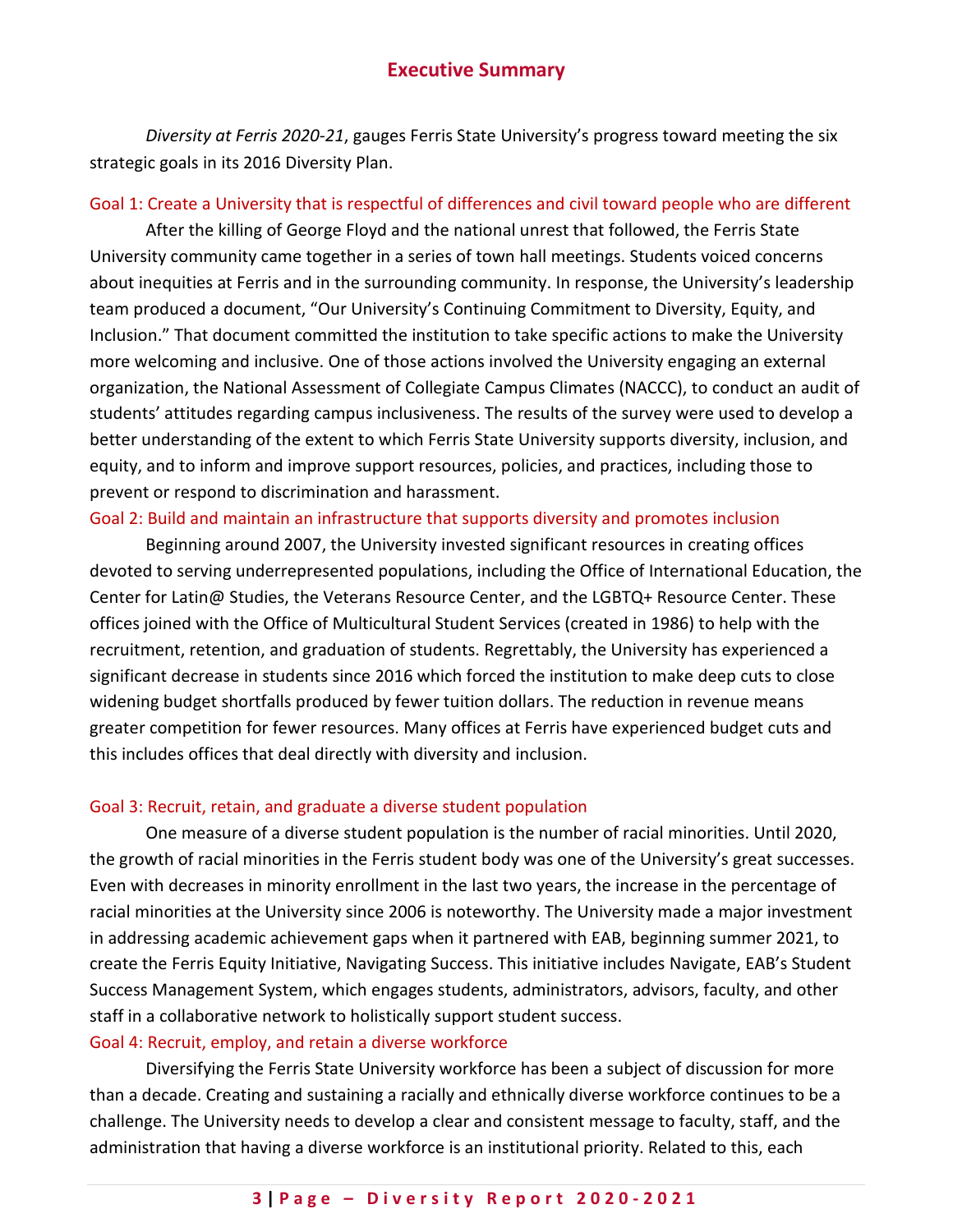division, in cooperation with the Diversity, Inclusion [and Strategic Initiatives Office] (DISI), should develop plans for increasing the diversity in their respective areas.

## Goal 5: Improve inclusivity by incorporating diversity and inclusion in significant ways in teaching, learning, and research

Inclusive teaching provides a learning experience that allows students from all backgrounds and abilities to be successful. Inclusive classrooms are ones in which all students rightly believe that their contributions and perspectives are valued and respected. The Faculty Center for Teaching and Learning offers workshops to help faculty create inclusive classrooms. Also, the University has, for many years, had curriculum that included opportunities for students to learn about race, ethnicity, gender, class, sexual orientation, and the intersections between these areas.

## Goal 6: Build upon existing partnerships and create new partnerships that enhance the University's commitment to and work with diverse populations

Ferris has many partnerships, some with the communities that surround our campuses, and others partnerships throughout the state. Ideally, these partnerships make it possible for the Ferris community to work with others to support student success—and they are vehicles by which we honor the legacy of our founders: to make the world better. Among the most notable partnerships is the Promesa Summer Success program, an eight-week program that combines academics and college preparation with the cultural experiences of the students, the instructors, and the community. Despite the challenges of COVID-19, the Promesa program continued through in-person delivery at three sites (Grand Rapids, Holland, and Oceana County). New partnerships also enabled expansion to new areas (Detroit & Muskegon Heights).

### **Conclusion**

The University is soon to develop its next diversity plan. This new plan will retain an emphasis on diversity—for example, increasing the number of racial and ethnic minorities in the student body and the workforce. And it will have an inclusion focus, meaning, creating a campus that is welcoming. But this plan will also focus on equity. In its simplest terms, equity means giving every student and employee what they need to succeed by increasing access, resources, and opportunities, especially for those individuals and groups who have been historically disadvantaged in the country and underrepresented at Ferris State University.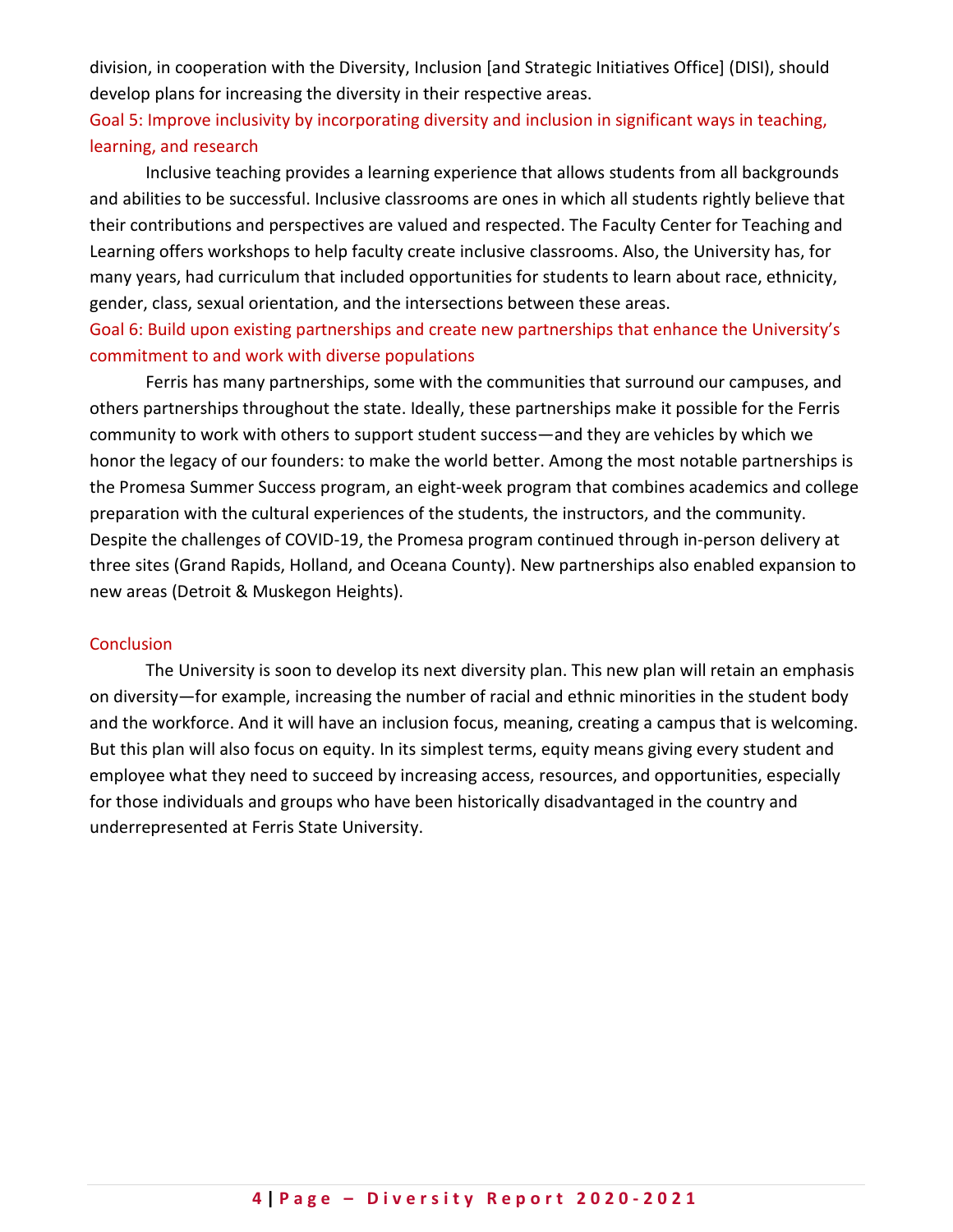## **Introduction**

<span id="page-4-0"></span>As recently as 2006, Ferris State University operated without an institutional diversity plan. This is not to say that the institution was oblivious to issues related to diversity, inclusion, and equity. Many academic courses examined race, gender, and global topics. The University had annual diversity-related events, most notably, the Festival of Cultures and the Martin Luther King, Jr. Celebration. The Office of Minority Student Affairs (now the Office of Multicultural Student Services), assisted with the transition, retention, and graduation of underrepresented student populations. There were opportunities for the University's commitment to diversity to mature. The number of minority students was relatively low. There was a Disabilities Services Office—but it was inconveniently located on the third floor of the Starr Building. There were no offices dedicated to International Students, Latino/x students, LGBTQ+ students, or students who were military veterans. Racial minorities were not prominently displayed in university promotional materials. And the University struggled with persistent challenges: significant graduation gaps among racial groups, a dearth of minority employees, and episodic acts of incivility.

There has been progress. The Diversity and Inclusion Office (now the Diversity, Inclusion, and Strategic Initiatives Office) was created in January 2007. Over the next decade the following offices were created, the Office of International Education, the Center for Latin@ Studies, the Veterans Resource Center, and the LGBTQ+ Resource Center. These offices represent tangible evidence that the University is committed to becoming a more inclusive environment. They are products of a wellthought-out process.

In January 2007 the DIO began a university-wide effort to create Ferris' first diversity plan. The university community spent months debating definitions for "diversity" and "inclusion." These debates were necessary—and productive. After coming to a consensus of what is meant by diversity and inclusion, the campus community next identified four strategic goals accompanied by proposed initiatives and actions. The approach was to strategically embed diversity and inclusion into the University's infrastructure to ensure that meaningful changes were sustained. Each division was charged with creating work teams and empowering those teams to implement action plans consisting of specific initiatives, assigned tasks, and systems for monitoring progress. In 2008 the DIO began producing annual reports—*Diversity at Ferris*—to monitor progress across the University.

In 2016, the University adopted its second diversity plan, entitled, *[There Is a Home for You at](https://www.ferris.edu/HTMLS/administration/president/DiversityOffice/pdf/DiversityPlan2016.pdf)  [Ferris State University](https://www.ferris.edu/HTMLS/administration/president/DiversityOffice/pdf/DiversityPlan2016.pdf)*. The initiatives in the plan resulted from a yearlong assessment, including a diversity audit conducted by two external firms: Ibis Consulting Group and Creative Diversity; the deliberations of a university-wide planning group; and discussions between the DIO vice president and individuals and groups at the University. The plan focused on both diversity and inclusion, striving to change the way Ferris is lived.

The current plan is coming to an end. This represents an opportunity for the University to pause and reflect on how best to continue the work that began in 2007. This new plan must still have a diversity emphasis—for example, increasing the number of racial and ethnic minorities in the student body and the workforce—and an inclusion focus—meaning, creating a campus that is welcoming. But this plan will also focus on equity. In its simplest terms, equity means fairness,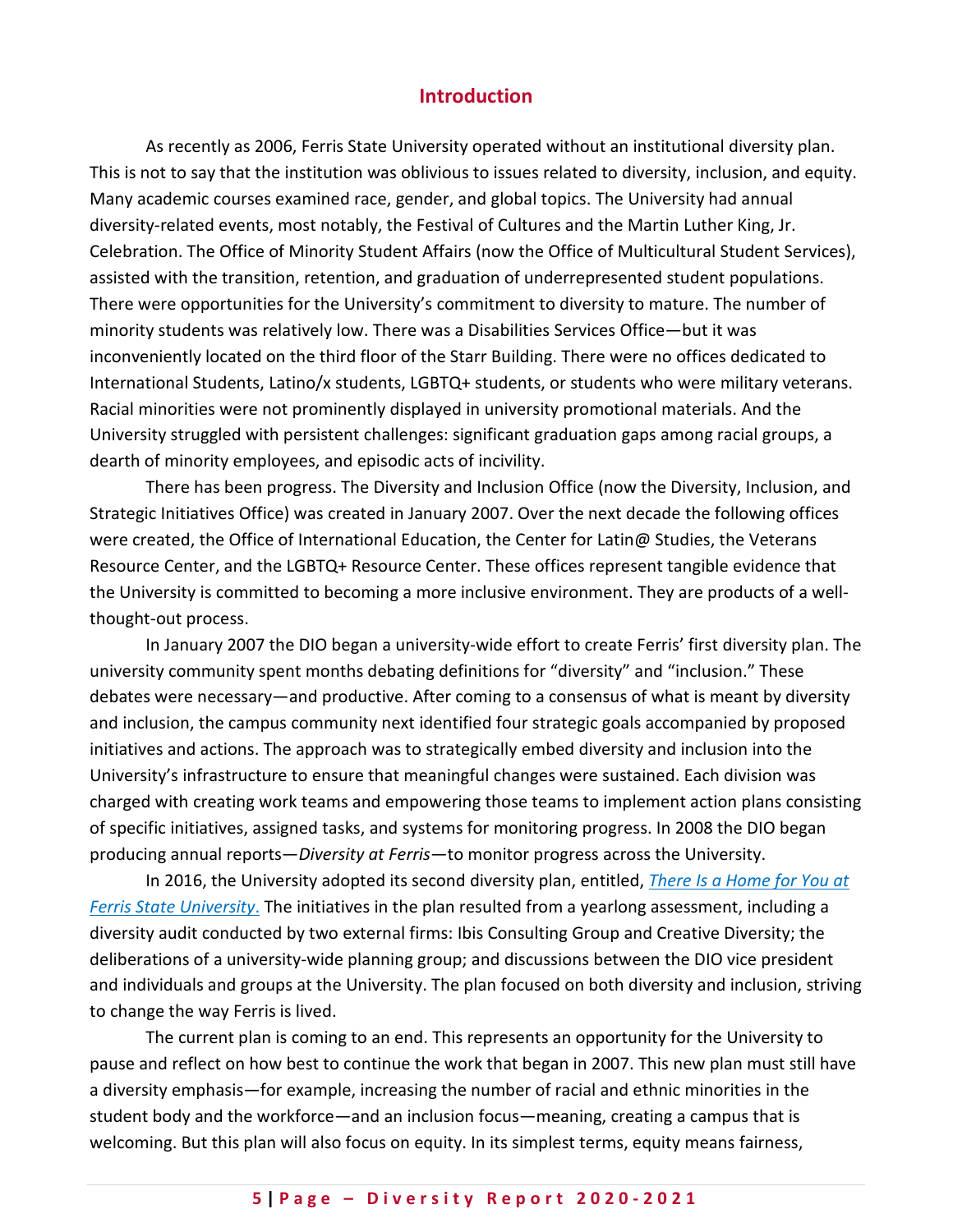impartiality, and justice—and equal opportunity for all students to participate fully in all the educational and nonacademic opportunities offered at the University.

## **The Work**

This year's annual assessment, *Diversity at Ferris 2020-21*, gauges the University's progress toward meeting the strategic goals in the 2016 plan. The goals are presented in red lettering, followed by a) areas of progress and achievement; b) challenges; and c) recommendations. Attempts were made, where relevant, to align the recommendations in this report with those in the University's [strategic plan.](https://www.ferris.edu/strategic-planning2/strategicplan19_24/pdfs/StrategicPlan2019_2024.pdf) *Diversity at Ferris 2020-21* draws from and is representative of the information in the reports produced by the diversity teams in the divisions and colleges. Readers are encouraged to examine the full reports submitted by divisions and colleges listed in Appendix A.

# <span id="page-5-0"></span>**Goal 1: Create a university that is respectful of differences and civil toward people who are different.**

## <span id="page-5-1"></span>*Progress and Achievements*

Sustaining a diverse, equitable, accessible, and inclusive university requires intentionality and vigilance. There must be programming that celebrates different cultures and histories. Ferris State University has excelled in this way. Although slowed by the pandemic, the University hosted an impressive number of diversity-related events. This programming occurred across the University, however, the Student Affairs division deserves special attention for its year-round programming; see [Student Affairs Diversity Report.](https://www.ferris.edu/HTMLS/administration/president/DiversityOffice/pdf/2018_2019Reports/StudentAffairs2018_2019DiversityReport.pdf)

But the University needs to do more than host celebrations. After the killing of George Floyd and the national unrest that followed, the University community came together in a series of town hall meetings. Students voiced their concerns. In response, the University produced a document, *[Our](https://www.ferris.edu/administration/president/Commitment-to-DEI.pdf)  [University's Continuing Commitment to Diversity, Equity, and Inclusion](https://www.ferris.edu/administration/president/Commitment-to-DEI.pdf)*. That document contained several actions that the University would take to make the campus more welcoming and inclusive. Among those actions were the following:

- $\checkmark$  A task force was formed to collect demographic data on students' contacts with the Department of Public Safety and the Office of Student Conduct. That report led to several changes in practices and policies. See, https://www.ferris.edu/administration/president/DiversityOffice/pdf/DPSandOfficeofS tudentConductDataCommitteeReport2021.pdf.
- $\checkmark$  The Big Rapids Social Equity Initiative, led by Byron Brooks, a Ferris student, was created. This is a continuing dialogue series, involving Ferris students and employees, and leaders from the community that surrounds the university, on topics related to racial justice.
- $\checkmark$  The Office of International Education spearheaded a university-wide initiative, "One Community; One Book." Using the book, *Haste to Rise*, the initiative sought to build community while addressing the University's historical commitment to opportunity and racial justice.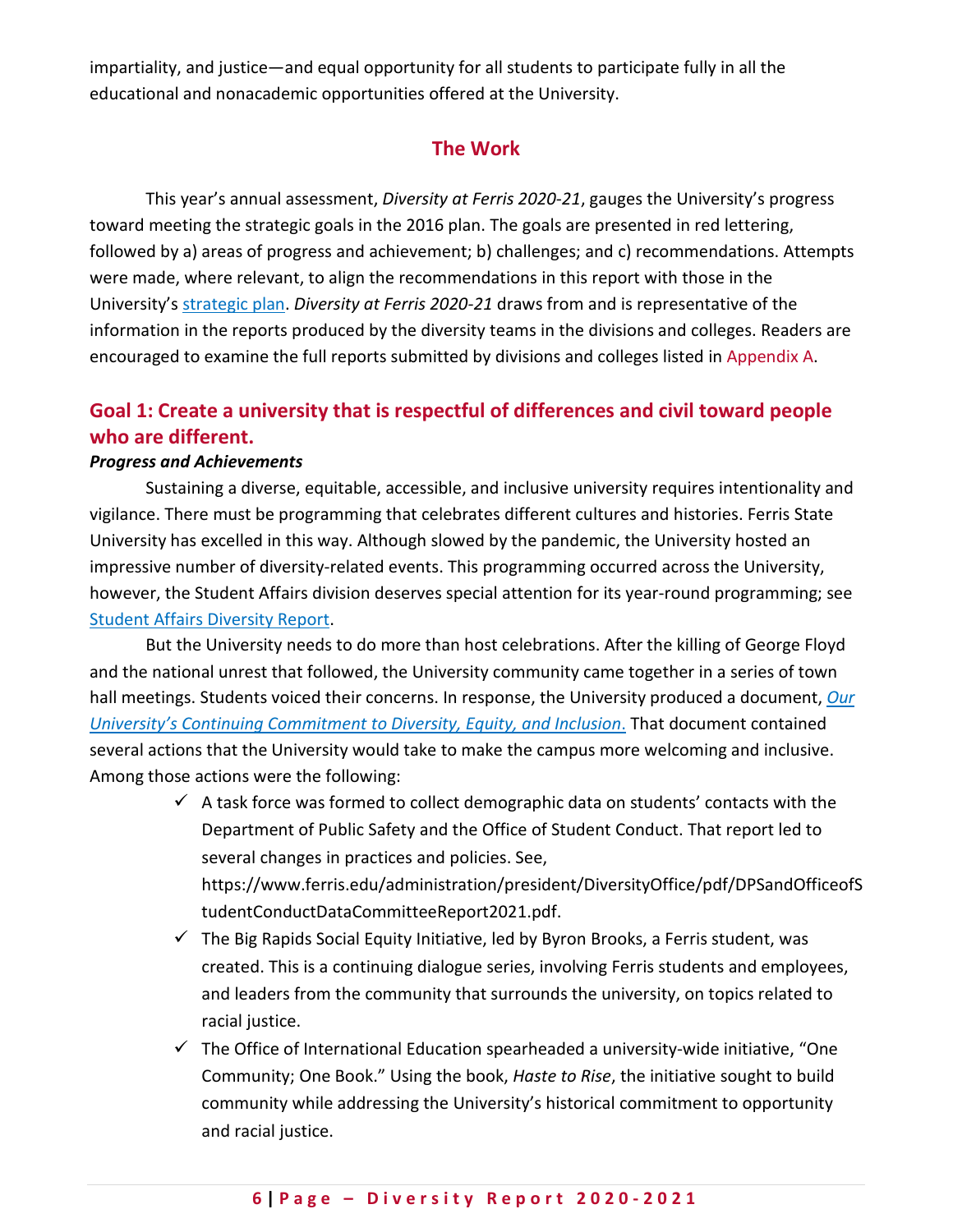- $\checkmark$  Professional development focusing on diversity, inclusion, and equity began in Fall 2020, with sessions for senior leadership on the Big Rapids campus and at Kendall College of Art and Design (KCAD).
- $\checkmark$  The University established a Campus Climate Team (CCT), a group of employees from across the campus. The CCT proactively responds to instances of bias in the following ways: support students who are targets of hate or bias incidents; refer students to available university resources including units that conduct formal investigations; educate the campus community about the impact of hate and bias, and advocate for and promote new initiatives that further a welcoming and inclusive campus. See, https://www.ferris.edu/campus-climate/homepage.htm.
- $\checkmark$  KCAD assembled an Equity Council of local advisors to assist in moving diversity, equity, and inclusion initiatives forward.
- $\checkmark$  A series of conversations began involving the President, Provost, Vice President for Student Affairs, Vice President for Diversity, Inclusion, and Strategic Initiatives, and the KCAD President and members of the student body. These conversations occurred throughout the academic year.
- $\checkmark$  The University engaged the National Assessment of Collegiate Campus Climates (NACCC) to conduct an audit of students' attitudes regarding campus inclusiveness. The results of the survey were used to develop a better understanding of the extent to which Ferris State University supports diversity, inclusion, and equity, and to inform and improve support resources, policies, and practices, including those to prevent or respond to discrimination and harassment. To see the full report, [click here.](https://www.ferris.edu/administration/president/DiversityOffice/pdf/Ferris-State-NACCC-2020-FALL-REPORT.pdf)

### *Challenges*

The NACCC study was conducted in October 2020. Members of the University community were struggling with the challenges brought by COVID-19. Much of campus programming was occurring remotely via Zoom. Some of the diversity-related programs which had occurred in previous years did not occur. Moreover, the University was still dealing with the after-effects of a highly publicized and deeply divisive incident on campus. These challenges likely impacted the results of the survey. Nevertheless, there were patterns of survey responses that cannot be ignored. Most notably, that a sizeable number of students believed that the University and the surrounding community were not welcoming.

### <span id="page-6-0"></span>*Recommendations*

As indicated in the above section, Progress and Achievements, the University has taken new, concrete actions to make the campus more welcoming. This work must continue. It should also be noted that the University has for many years, hosted training sessions and workshops facilitated by, among others, Governmental Relations and General Counsel (GRGC), the Staff Center for Training & Development, and the Faculty Center for Teaching and Learning (FCTL). This work should be supplemented by the following:

 $\checkmark$  Collect and analyze data on the status of minority employees at the University, particularly as relates to recruitment, retention, and promotion.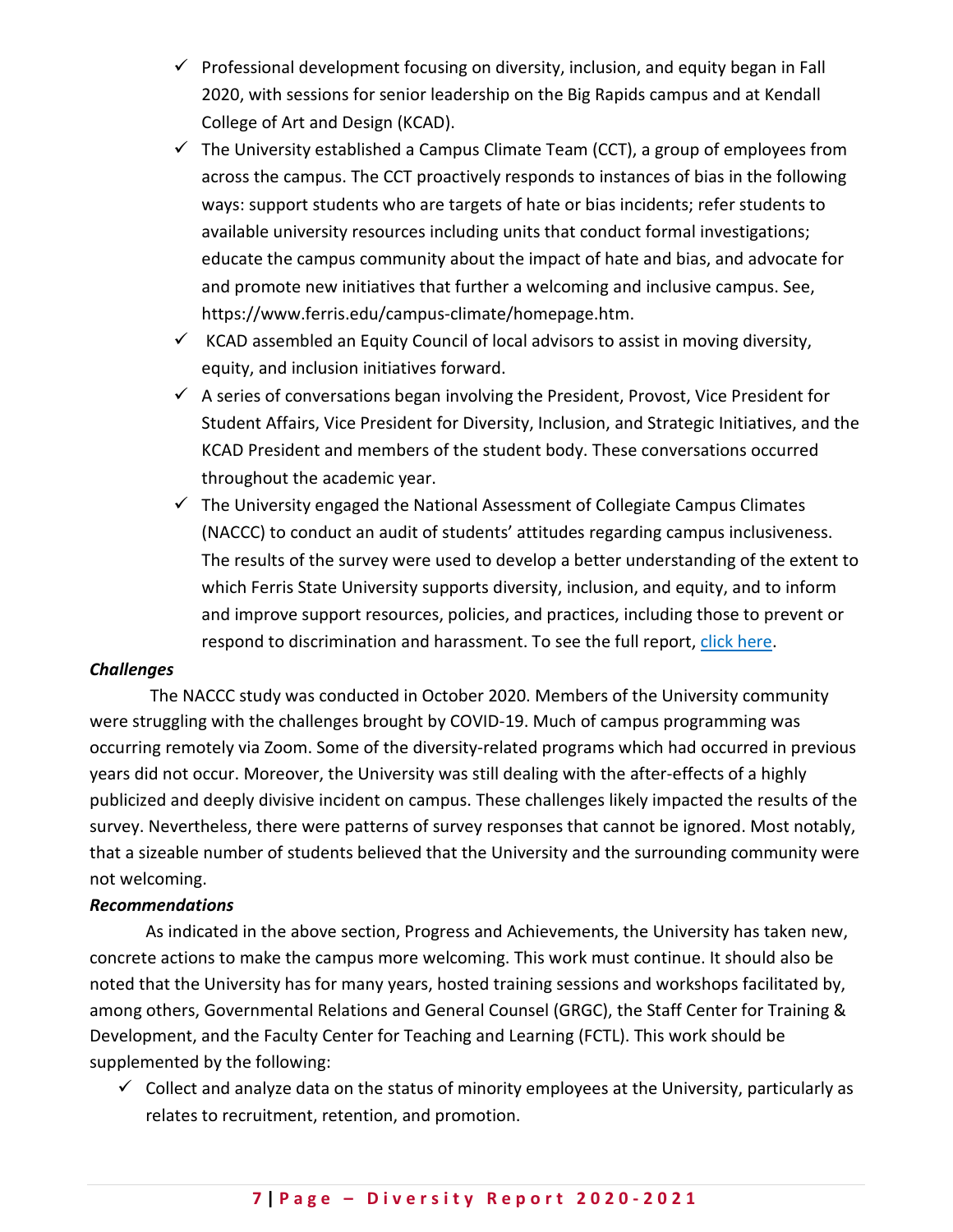# <span id="page-7-0"></span>**Goal 2: Build and maintain an infrastructure that supports diversity and promotes inclusion**

## <span id="page-7-1"></span>*Progress and Achievements*

As mentioned above, the University has created several diversity-related offices since 2007. Diversity and inclusion are also central to the work of the TIP Scholars Program (TIP), First Generation College Student Outreach, Educational Counseling and Disability Services (ECDS), and the Center for Career and Professional Services (CAPS). The good work done in these offices has been supplemented by recent actions, for example, themed housing was developed and implemented in Bond Hall for LGBTQ+ students; more single-stall restrooms have been designated as gender-neutral across campus, and a new ADA accommodation process is in place.

### <span id="page-7-2"></span>*Challenges*

Ferris State University has experienced significant budget cuts for several years. This was predictable. The University's yearly budget is heavily dependent on tuition and there has been a significant decrease in the number of students enrolled and overall credit hours taken since 2016. This financial situation was worsened by the COVID-19 pandemic, which forced universities large and small to make deep cuts to close widening budget shortfalls. The reduction in revenue means there is greater competition for fewer resources. The reduction in revenue means there are fewer resources. Many offices at Ferris have experienced budget cuts—and this includes offices that deal directly with diversity and inclusion.

### <span id="page-7-3"></span>*Recommendations*

Initiative IE. 1.1 in the University's strategic plan states, "Engage in a thorough review of University structures and processes and complete an organizational realignment, to be conducted in a way that provides an ownership (or shared understanding) of important University structures while also increasing trust, efficiency, and effectiveness." That initiative may help identify equity gaps at the University. The initiative speaks to the need for a broad review of the University's structures and processes, which, of course, includes looking at the work done by diversity-related offices. The University has significantly less money, which further emphasizes the wisdom of better aligning the work done in those offices that work directly with diverse populations.

The following recommendation also warrants consideration.

- $\checkmark$  The LGBTQ+ Resource Center is managed by a part-time employee. The Coordinator's position should become a full-time position.
- $\checkmark$  Colleges should consider opening prayer, contemplation, and meditation spaces in their buildings.

## <span id="page-7-4"></span>**Goal 3: Recruit, retain, and graduate a diverse student population**

## <span id="page-7-5"></span>*Progress and Achievements*

One measure of a diverse student population is the number of racial minorities. Until 2020, the growth of racial minorities in the Ferris student body was one of the University's great successes. Even with drops in minority enrollment in the last two years, the increase in the percentage of racial minorities at the University since 2006 is noteworthy. The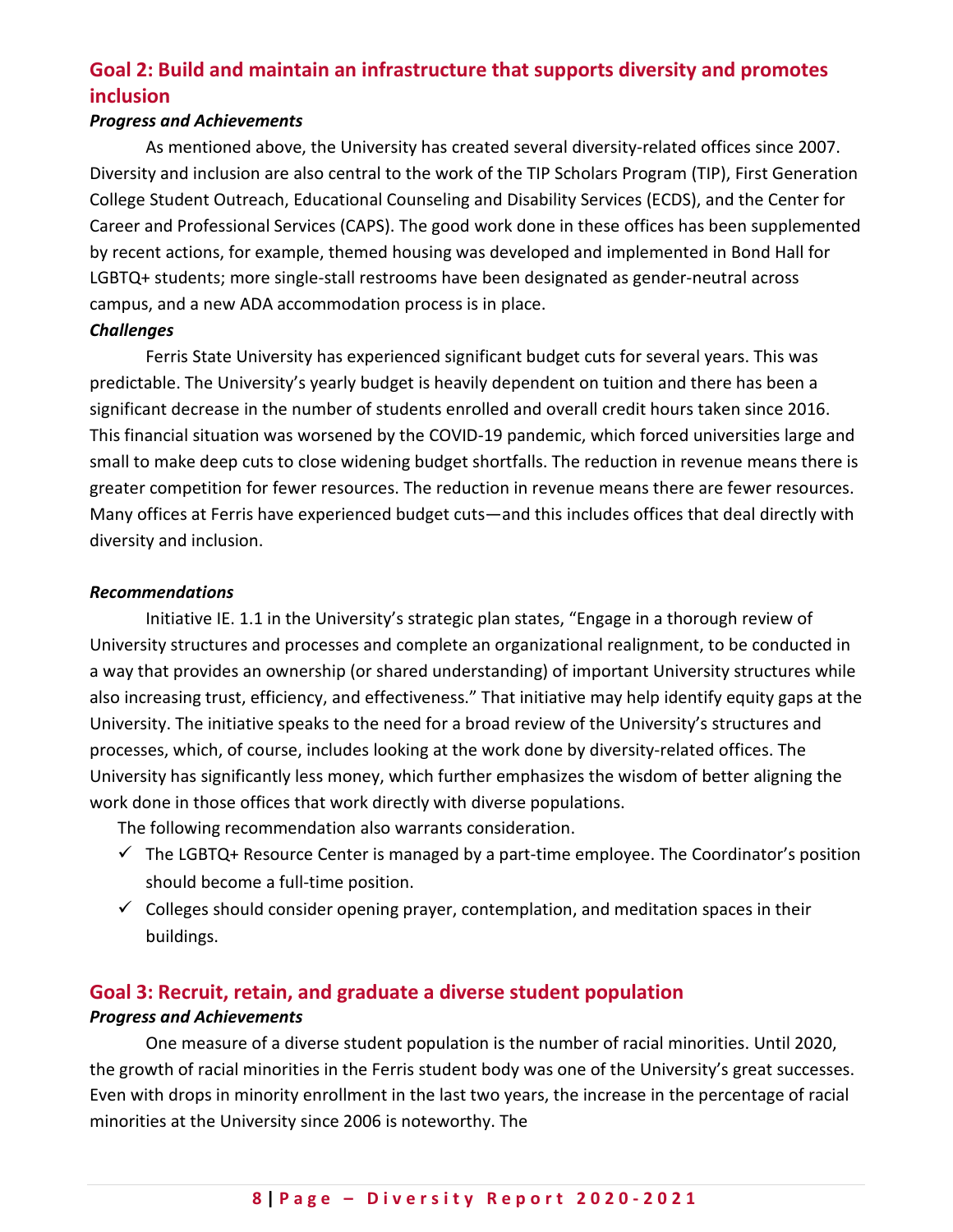In the Fall of 2021, roughly one-fourth of the student body were members of historically underrepresented groups (Appendix B). The Tuition Incentive Program, which serves a racially diverse student population, remains strong at the University (Appendix C). The University has prioritized enrollment efforts, and that includes recruiting a diverse student population. The following actions are illustrative.

- $\checkmark$  To College, Through College, provided direct support to Ferris applicants and current students to remove barriers to graduation.
- $\checkmark$  The College of Arts, Sciences, and Education (CASE) continued to promote the living-learning community POSIT (Pharmacy, Optometry, and Scholars in Training). A primary goal of this program is to increase the diversity of students eligible to apply to the pharmacy, optometry, and other professional schools and to increase retention of students enrolled in the BS degrees within Biological Sciences.
- $\checkmark$  The Honors Program continues to racially diversify its student body. Indeed, although the University's overall enrollment decreased in recent years, the Honors Program retained a diverse cohort of students with the highest percentage (14.94) of non-white students in the history of the program. (Appendix D).

### <span id="page-8-0"></span>*Challenges*

Although there was a small increase in the number of International students in Fall 2021, there has been a significant drop in International students at Ferris since 2015, which was the peak of International student enrollment (Appendix B). A more persistent challenge involves graduation gaps between White students and other students at the University. The graduation rates for Black/African American, Hispanic/Latino, and American Indian/Alaska Native are significantly lower than White students—which is itself below the national average (Appendix E).

### <span id="page-8-1"></span>*Recommendations*

The University made a major investment in addressing academic achievement gaps when it partnered with EAB to create the *[Ferris Equity Initiative, Navigating Success](https://www.ferris.edu/equity-initiative/index.htm)*. This initiative includes Navigate, EAB's Student Success Management System, which engages students, administrators, advisors, faculty, and other staff in a collaborative network to holistically support students. FEI is more than software. It is a cohesive equity plan that provides research-backed best practices, policies, and technology proven to reduce and eliminate equity gaps. As a parallel to the work that will be done via the Ferris Equity Initiative, the following recommendation is offered:

- $\checkmark$  Colleges are encouraged to follow the lead of the MCO and designate an administrator to monitor achievement gaps within the college.
- $\checkmark$  Faculty in departments, school, or programs with courses that have high rates of D, F, and/or W grades and/or equity gaps should engage with FCTL, which has the expertise, support, and a process in place to collaborate with faculty on these efforts. Other offices at Ferris (e.g., Academic Literacies Center, Center for Latin@ Studies, DIO, Educational Counseling & Disability Services,, LGBTQ+ Resource Center, Office of International Education, Veterans Resource Center, Office of Multicultural Student Services) may also provide meaningful and substantive support for this work.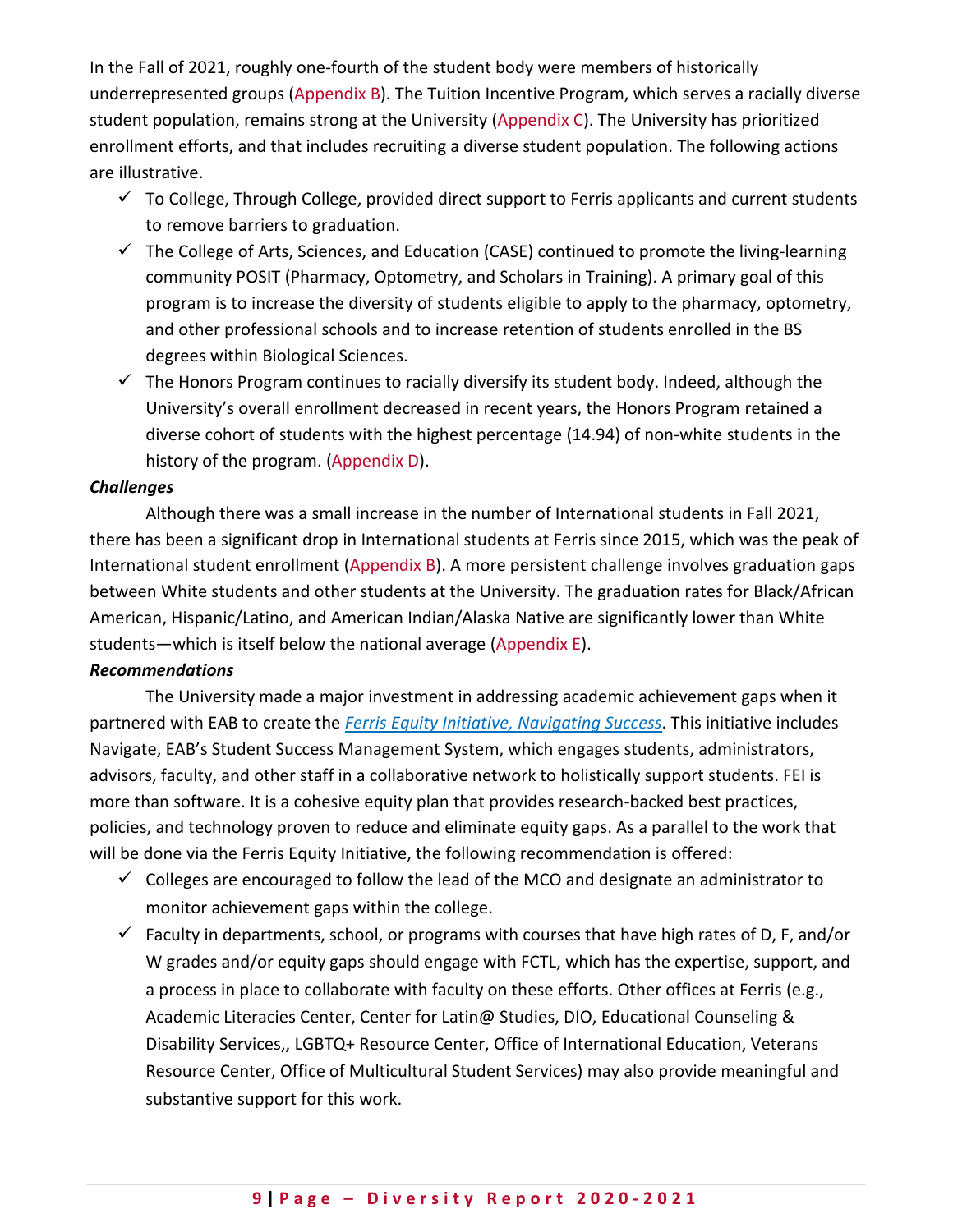## <span id="page-9-1"></span><span id="page-9-0"></span>**Goal 4: Recruit, employ, and retain a diverse workforce** *Progress and Achievements*

Having a diverse workforce is a crucial ingredient of quality education, scholarly discourse, and reflection. A diverse workforce confirms the value and potential of all and undercuts the persistence of stereotypes. Ferris students are preparing to enter a workforce with individuals who may differ in terms of language, color, culture, sexuality, religion, or customs. Recruiting and retaining a diverse workforce is important for the education of our students and, therefore, must be integral to the mission of the University.

The recent NACCC study demonstrated that the experiences of students of color are more negative than those of white students—and those experiences are made worse by the lack of minority faculty. Minority students constitute roughly one-fourth of all students; however, in 2020- 2021, there are only eleven self-identified African American full-time faculty members—and the number of Hispanic (seven) and Native American faculty (two) are even lower. Students should see people who look like them when they enter an institution. The dearth of minority faculty was a constant complaint in the town hall meetings with students. The best approach available to the University is to create an environment that is welcoming to racial minorities—and then actively recruit them.

- $\checkmark$  Governmental Relations and General Counsel (GRGC) annually prepares Affirmative Action Plans, consistent with federal regulations, and guides divisions/departments regarding future recruitment and good faith compliance requirements. GRGC also provides advice and guidance to divisions/departments/search committees for attracting and retaining diverse faculty and staff.
- <span id="page-9-2"></span> $\checkmark$  Several divisions, most notably, Student Affairs and Administration and Finance, have made concerted efforts to employ a diverse population of student workers.

## *Challenges*

The University's efforts to diversify its workforce were hindered by Proposal 2, which was passed by voters on November 7, 2006. Proposal 2 amended the Michigan Constitution to ban affirmative action programs that give preferential treatment to groups or individuals based on their race, sex, color, ethnicity, or national origin. Moreover, many staff positions draw from the communities that surround the Big Rapids campus. These communities are not racially or ethnically diverse. Also, some "diverse" employees have built on their work at Ferris and found new opportunities at other institutions. Finally, the University will hire fewer people in the next few years; therefore, addressing this issue will become more difficult.

## <span id="page-9-3"></span>*Recommendations*

Despite the challenges, Ferris can increase the number and percentage of racial and ethnic minorities in its workforce. But this change will not arise organically—it must follow from intentionality in the words and actions of leaders and members of an organization. The following recommendations are offered:

 $\checkmark$  Use federal affirmative action plans and reported data collected by the Director of Equal Opportunity to better understand and improve the search processes at the institution.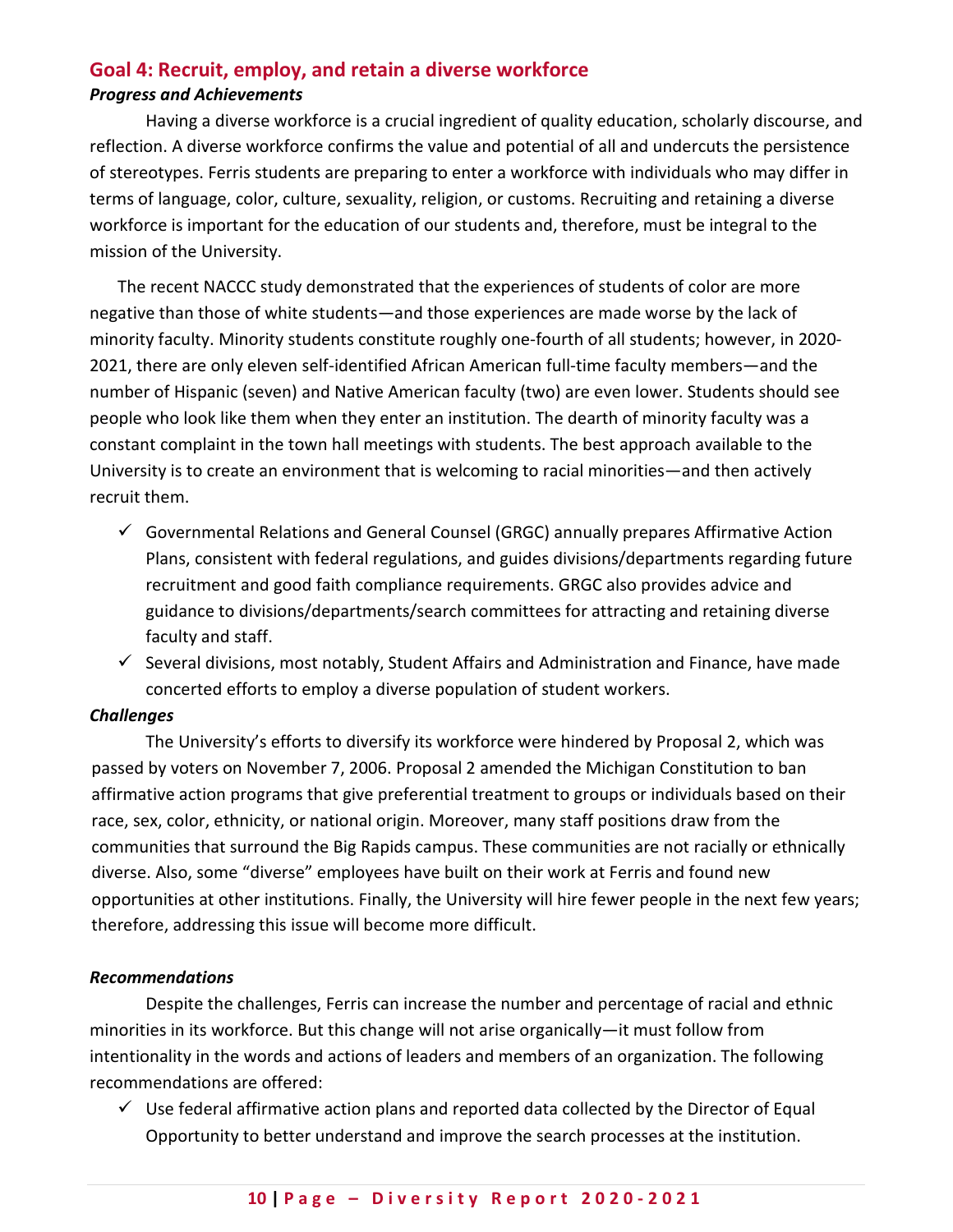- $\checkmark$  Develop a clear and consistent message to faculty, staff, and the administration that having a diverse workforce is an institutional priority.
- $\checkmark$  Have divisions, in cooperation with the DIO, develop plans for increasing the diversity of the workforce.
- $\checkmark$  Establish mentoring and other support systems for faculty in the tenure processes, particularly faculty from underrepresented groups.

# <span id="page-10-0"></span>**Goal 5: Improve inclusivity by incorporating diversity and inclusion in significant ways in teaching, learning, and research**

## <span id="page-10-1"></span>*Progress and Achievements*

Ferris graduates should be able to demonstrate a working knowledge and understanding of issues surrounding race, ethnicity, and gender. This was one of the takeaways from the students who attended the town hall meetings. The University has, for many years, had curricula that included opportunities to learn about race, ethnicity, gender, class, sexual orientation, and the intersections between these areas, see the most recent [General Education sortable list.](https://wwws.ferris.edu/academics/gened/coursesnoborder/yearly.cfm?term=202108) Below are several examples of classroom and research that incorporate diversity-related themes.

- <span id="page-10-2"></span> $\triangleright$  Keli Masten incorporated texts primarily by Black American, Asian American, Latin American, female and queer authors in her writing and literature courses.
- $\triangleright$  Zoe Wendler designed and deployed a new class session on marginalized identities in ENGL 417 and redeveloped all classes to more directly address issues of racial inequity.
- $\triangleright$  Rick Amidon incorporated in ENGL 323 Proposal Writing a project in which students research an international issue (world poverty, forgotten cultures, developing communities, and the like) and write a proposal to address the problems.
- Gustavo Rodriguez taught a SPAN 224 Spanish for Heritage Speakers section in partnership with Plaza Roosevelt in Grand Rapids.
- Master of Social Work capstone research projects focuses on issues such as food insecurity, homelessness, domestic violence, poverty, special education, substance abuse, mental health, human trafficking, and the implementation of trauma-informed practice in rural health districts.
- $\triangleright$  Over the past year, several DCCL students completed dissertations focusing on diversity, inclusion, and equity.

## *Continued Challenges*

For more than a decade the Faculty Center for Teaching and Learning (FCTL) has played a critical role in helping teachers incorporate diversity, inclusion, and equity into their teaching pedagogy (Appendix A Retention and Student Success, page 4). The FCTL offered other related workshops—the challenge is that these workshops are voluntary.

Some faculty members are deeply committed to incorporating diversity, inclusion, and equity into their teaching and research. They would do this work irrespective of the University's commitment. But there are other faculty who do not see this approach as a priority. Some faculty members are unwilling to revisit their teaching pedagogy. Others are politically and/or philosophically opposed. And there are some faculty who are less engaged with teaching, in part because of the challenges that accompanied COVID-19.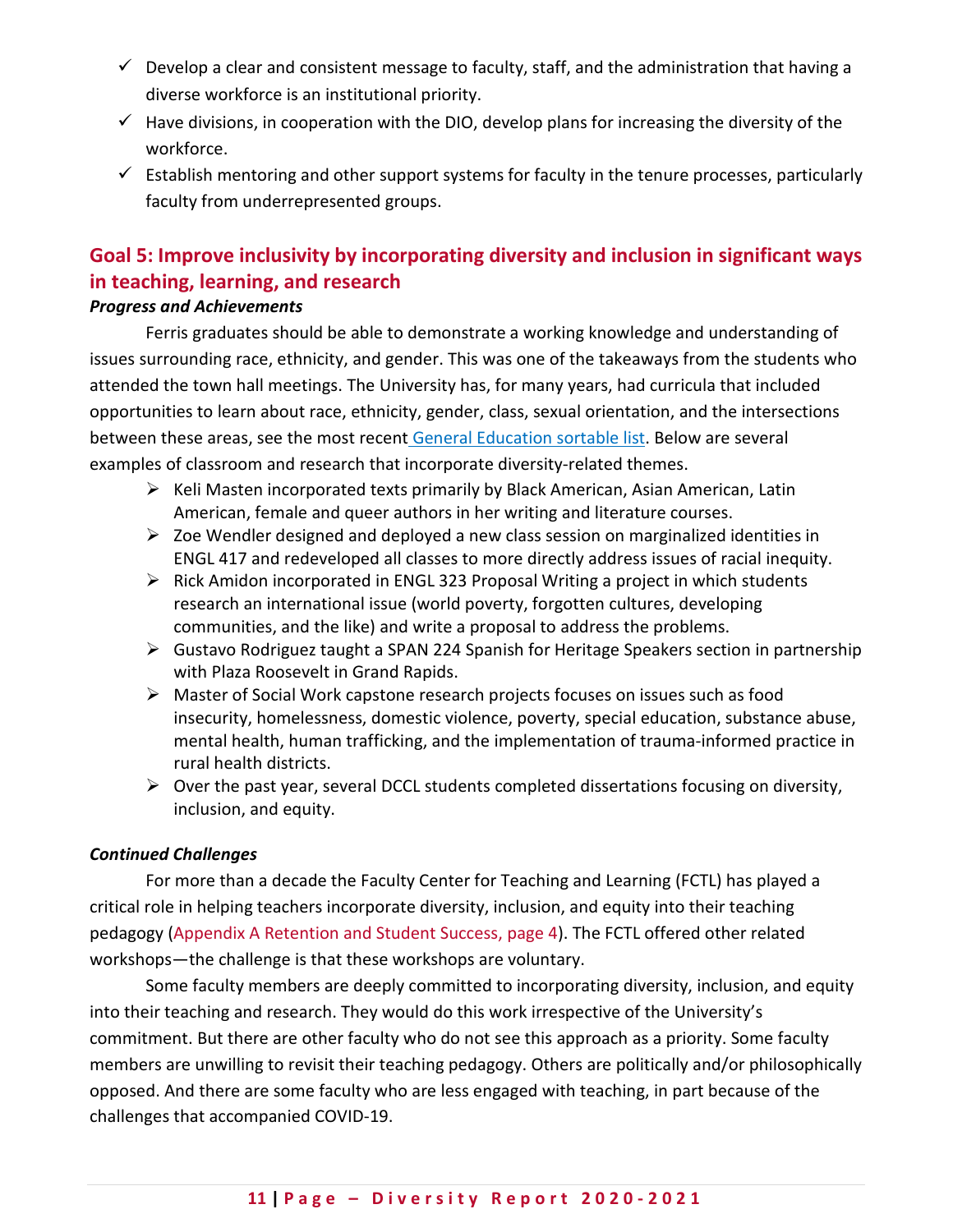## <span id="page-11-0"></span>*Recommendations*

- $\checkmark$  Academic Affairs is in the process of developing a Master Plan. That plan should include strategies for incorporating diversity and inclusion in significant ways in teaching, learning, and research.
- $\checkmark$  Faculty should take greater advantage of the opportunities provided by FCTL and other offices to develop greater knowledge of, teaching and learning strategies for, and empathy for diversity, inclusion, and equity at FSU.

# <span id="page-11-1"></span>**Goal 6: Build upon existing partnerships and create new partnerships that enhance the University's commitment to and work with diverse populations** *Progress and Achievements*

<span id="page-11-2"></span>Ferris has many partnerships, some are with the communities that surround our campuses, and others are partnerships throughout the state. Ideally, these partnerships make it possible for the Ferris community to work with others to support student success—and they are vehicles by which we honor the legacy of our founders: to make the world better. Below is a representative list of some of the University's partnerships.

- $\checkmark$  Promesa Summer Success continued through in-person delivery at three sites (Grand Rapids, Holland, and Oceana County). New partnerships also enabled expansion to new areas (Detroit & Muskegon Heights).
- $\checkmark$  The CLS Avancemos Program held weekly workshops in coordination with Grandville Avenue Arts and Humanities (GAAH) in the Spring of 2021. Through these sessions, middle school students participated in STEM-themed exploration activities directly tied to Ferris degree fields.
- $\checkmark$  Ferris is working with multiple companies to raise funds and build the new Jim Crow Museum, including Steelcase, Custer, and Rockford Construction.

## <span id="page-11-3"></span>*Continued Challenges*

The challenges in this area can be viewed in two broad categories: local partnerships and statewide partnerships. During the town hall meetings which occurred in 2020, it was apparent that when students talk about their Ferris experience, they included experiences in the surrounding town. When they have a good (or bad) experience at a local store or in a nearby community, it impacts their desire or willingness to remain at the University. The Big Rapids Social Equity Initiative is an example of the University and the local community building a necessary partnership.

The sheer volume of the University's statewide partnerships sometimes results in a lack of coordination; however, the University needs to create a structure and a process for better coordination. The partnerships between Ferris State University and the groups in the surrounding communities need an infrastructure.

## <span id="page-11-4"></span>*Recommendations*

Ferris has a vested interest in building strong relationships with the communities that surround its campuses. The following recommendations are offered:

 $\checkmark$  Work with local organizations to provide information and community resources to Ferris students who are experiencing food and/or housing insecurity.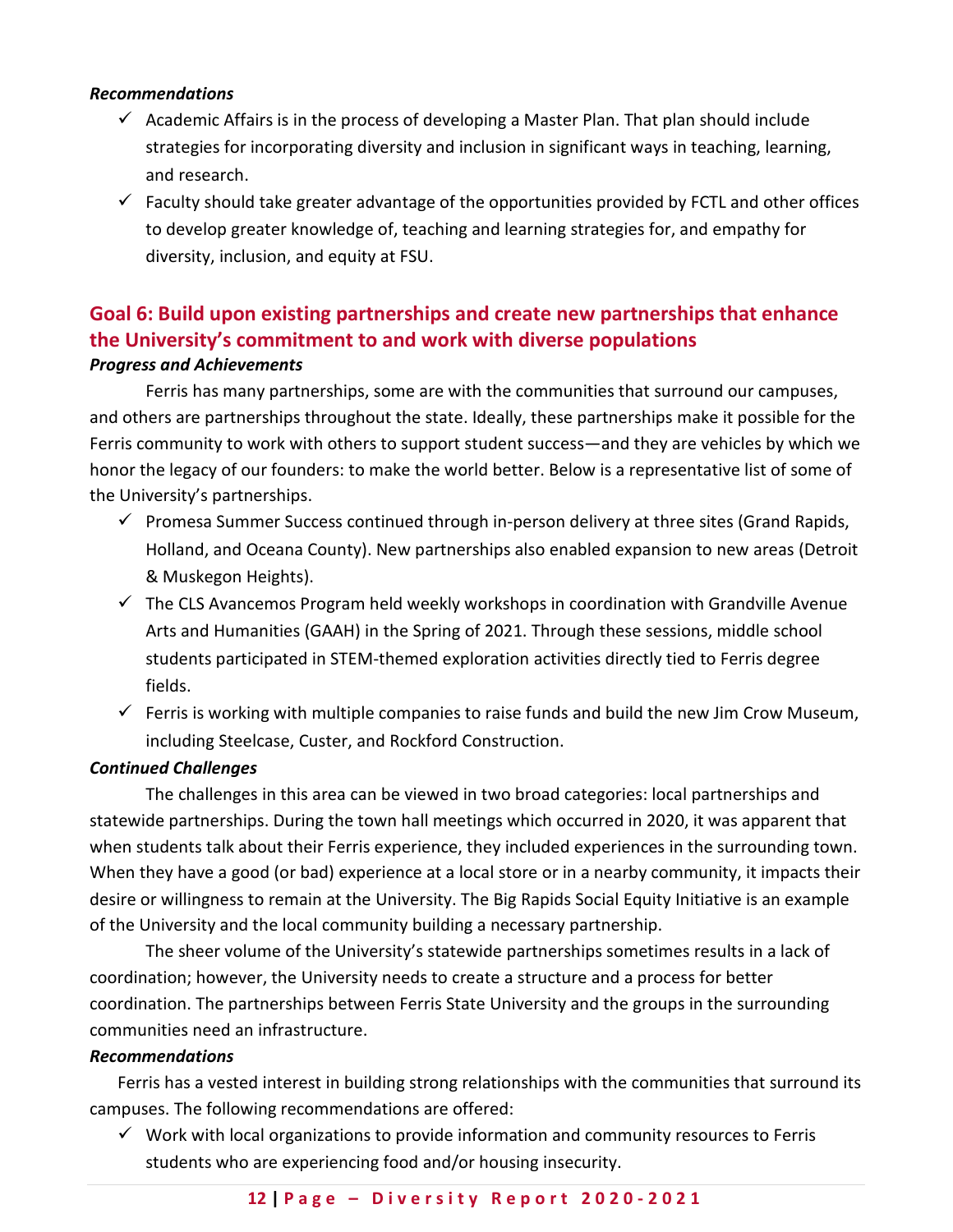- $\checkmark$  Enhance partnerships with local organizations to provide information and community resource materials to new faculty, administrators, and staff that address the needs of potential employees (e.g., employment opportunities in the region for spouse/partner, housing, religious organizations, social integration in the region).
- $\checkmark$  Assemble a team to explore developing a partnership plan for West Michigan and/or Grand Rapids.

One of the strategic goals in the new strategic plan deals directly with enhancing the University's brand and its partnerships. Several of the recommendations in that plan are relevant recommendations for this section.

- $\checkmark$  PC 3-1: Create a team to identify opportunities to support Ferris-linked educational opportunities for students in high school and other institutions.
- *PC 3-2:* Assign regional liaisons to help strengthen local partnerships and University growth opportunities.
- *PC 3.3:* Build on civic and social engagement opportunities throughout Big Rapids, Grand Rapids, and West Michigan, including open dialogues with community leaders and organizations on issues that will strengthen and build relationships between students, local governments, businesses, educational affiliates, and civic organizations.

## **Conclusion**

<span id="page-12-0"></span>At the end of the College of Pharmacy's Annual Diversity Report is a statement that applies to the larger university audience. Here is that declaration:

> Lastly, every member of the Ferris community must understand why EDI (Equity, Diversity, and Inclusion) is essential for the operation of the University. A failure to establish a diverse environment is a failure of the University's commitment to its students. To successfully move into the mainstream of a nation of growing diversity, all students must possess an understanding of and commitment to, diversity. Understanding and commitment can only be assured if the environment students are educated in are built upon EDI. The creation of a University EDI plan must, therefore, be built upon the education of every member of the Ferris community of the value of EDI in their personal and work lives.

We should keep these powerful and poignant words in mind as we do the work of creating a new diversity, inclusion, and equity plan. This new plan will retain an emphasis on diversity—for example, increasing the number of racial and ethnic minorities in the student body and the workforce. And it will have an inclusion focus, meaning, creating a campus that is welcoming. But this plan will also focus on equity. In its simplest terms, equity means giving every student and employee what they need to succeed by increasing access, resources, and opportunities, especially for those individuals and groups who have been historically disadvantaged in the country and underrepresented at Ferris State University. The new plan will also have key numerical targets.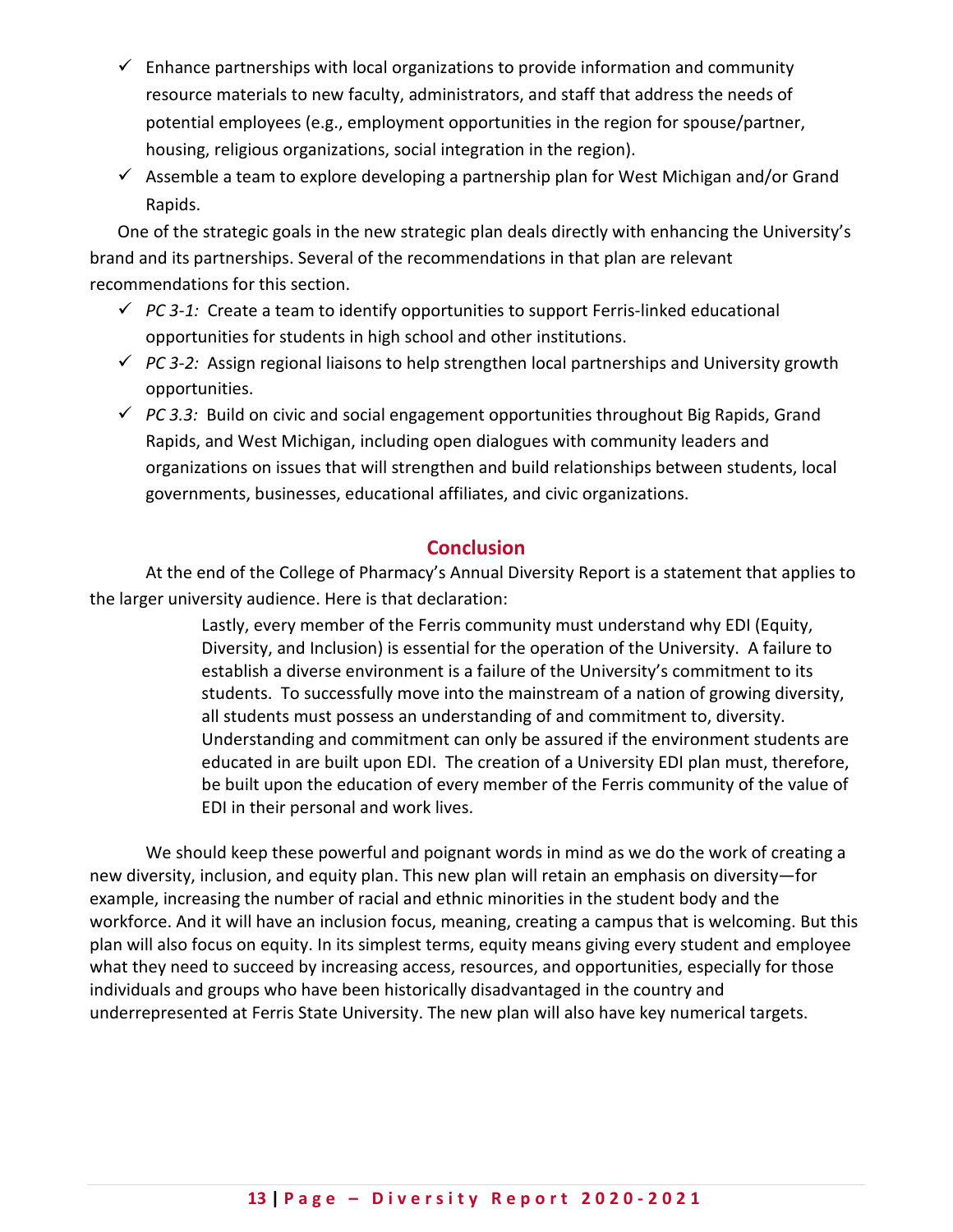# **Appendix A Divsional/College Reports**

<span id="page-13-0"></span>

| Division/College                                  | <b>Annual Progress</b><br>Report |
|---------------------------------------------------|----------------------------------|
| <b>Administration and Finance</b>                 | Yes                              |
| College of Arts, Sciences and Education           | <b>Yes</b>                       |
| <b>College of Business</b>                        | <b>Yes</b>                       |
| <b>College of Engineering Technology</b>          | Yes                              |
| <b>College of Health Professions</b>              | Yes                              |
| <b>College of Pharmacy</b>                        | <b>Yes</b>                       |
| <b>Extended and International Operations</b>      | Yes                              |
| FLITE                                             | Yes                              |
| <b>Governmental Relations and General Counsel</b> | <b>Yes</b>                       |
| Kendall College of Art and Design                 | <b>Yes</b>                       |
| <b>Michigan College of Optometry</b>              | <b>Yes</b>                       |
| <b>Retention and Student Success</b>              | Yes                              |
| <b>Student Affairs</b>                            | Yes                              |
| <b>University Advancement and Marketing</b>       | Yes                              |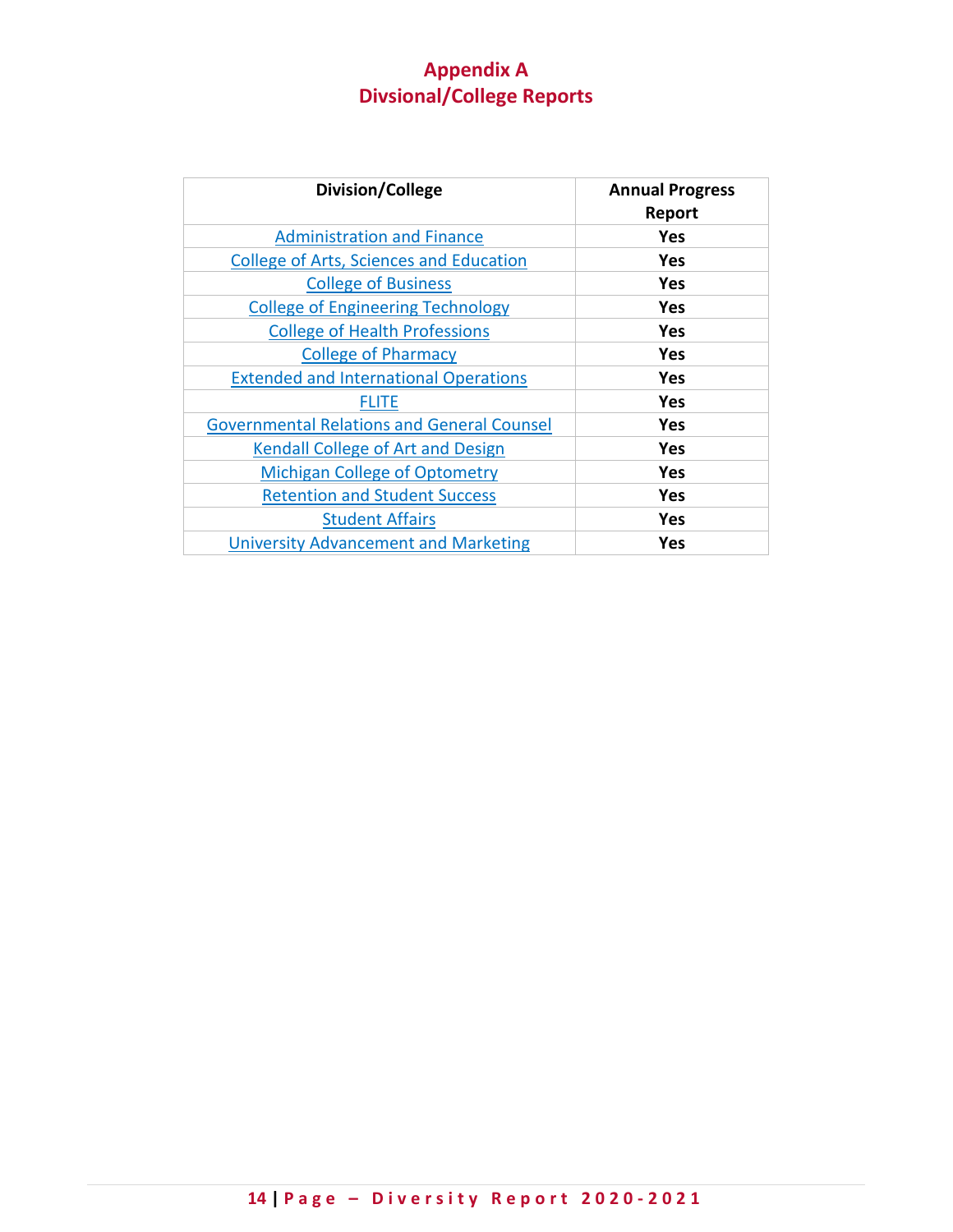# **Appendix B Compartative Enrollment by Race/Ethnic Origin\***

| Race and<br><b>Ethnic Origin</b>                      | 2010         | 2011         | 2012         | 2013          | 2014          | 2015          | 2016         | 2017         | 2018         | 2019         | 2020         | 2021         |
|-------------------------------------------------------|--------------|--------------|--------------|---------------|---------------|---------------|--------------|--------------|--------------|--------------|--------------|--------------|
| American<br>Indian/Alaskan<br><b>Native</b>           | 120<br>.835% | 104<br>.714% | 76<br>.523%  | 83<br>.564%   | 78<br>.534%   | 76<br>.517%   | 81<br>.571%  | 74<br>.536%  | 61<br>.460%  | 66<br>.529%  | 61<br>.546%  | 52<br>.502%  |
| Asian                                                 | 223          | 225          | 247          | 224           | 207           | 187           | 214          | 228          | 226          | 182          | 180          | 177          |
|                                                       | 1.55%        | 1.55%        | 1.70%        | 1.52%         | 1.42%         | 1.27%         | 1.51%        | 1.65%        | 1.71%        | 1.46%        | 1.61%        | 1.71%        |
| Black/<br>African<br>American                         | 957<br>6.66% | 909<br>6.24% | 955<br>6.57% | 1005<br>6.83% | 1015<br>6.95% | 1042<br>7.08% | 958<br>6.75% | 978<br>7.09% | 986<br>7.44% | 967<br>7.75% | 918<br>8.22% | 818<br>7.89% |
| <b>International</b>                                  | 176          | 226          | 322          | 404           | 439           | 536           | 390          | 298          | 238          | 188          | 135          | 145          |
|                                                       | 1.22%        | 1.55%        | 2.22%        | 2.75%         | 3.01%         | 3.64%         | 2.75%        | 2.16%        | 1.80%        | 1.51%        | 1.21%        | 1.40%        |
| Hispanic/Latino                                       | 340          | 423          | 452          | 507           | 556           | 696           | 672          | 714          | 743          | 750          | 650          | 648          |
|                                                       | 2.36%        | 2.91%        | 3.11%        | 3.45%         | 3.81%         | 4.73%         | 4.74%        | 5.18%        | 5.61%        | 6.01%        | 5.82%        | 6.25%        |
| <b>Native</b><br>Hawaiian/<br><b>Pacific Islander</b> | 4<br>.028%   | 5<br>.034%   | 7<br>.048%   | 8<br>.054%    | 7<br>.048%    | 10<br>.068%   | 12<br>.084%  | 8<br>.058%   | 10<br>.075%  | 8<br>.064%   | 4<br>.036%   | 5<br>.050%   |
| White                                                 | 11,352       | 11,518       | 11.390       | 11,486        | 11,381        | 11,289        | 11,012       | 10,609       | 10,122       | 9,498        | 8469         | 7713         |
|                                                       | 78.94%       | 79.11%       | 78.37%       | 78.10%        | 77.95%        | 76.72%        | 77.62%       | 76.89%       | 76.39%       | 76.15%       | 75.85%       | 74.44%       |
| <b>Two or More</b>                                    | 174          | 243          | 327          | 399           | 442           | 452           | 457          | 494          | 481          | 488          | 434          | 385          |
| Races                                                 | 1.21%        | 1.67%        | 2.25%        | 2.71%         | 3.03%         | 3.07%         | 3.22%        | 3.58%        | 3.63%        | 3.91%        | 3.89%        | 3.72%        |
| <b>Unreported</b>                                     | 1035         | 907          | 757          | 591           | 475           | 427           | 391          | 395          | 383          | 325          | 314          | 418          |
|                                                       | 7.20%        | 6.23%        | 5.21%        | 4.02%         | 3.25%         | 2.90%         | 2.76%        | 2.86%        | 2.89%        | 2.61%        | 2.81%        | 4.03%        |
| <b>Total</b>                                          | 14,381       | 14,560       | 14,533       | 14,707        | 14,600        | 14,715        | 14,187       | 13,798       | 13,250       | 12,472       | 11,165       | 10,361       |

\* Data regarding the ethnic and racial identities of Ferris State University students obtained from Fall 2020 4th Day Extract.

\*\*Note: Changes in IPEDS race and ethnicity categories per federal mandate for Fall 2009.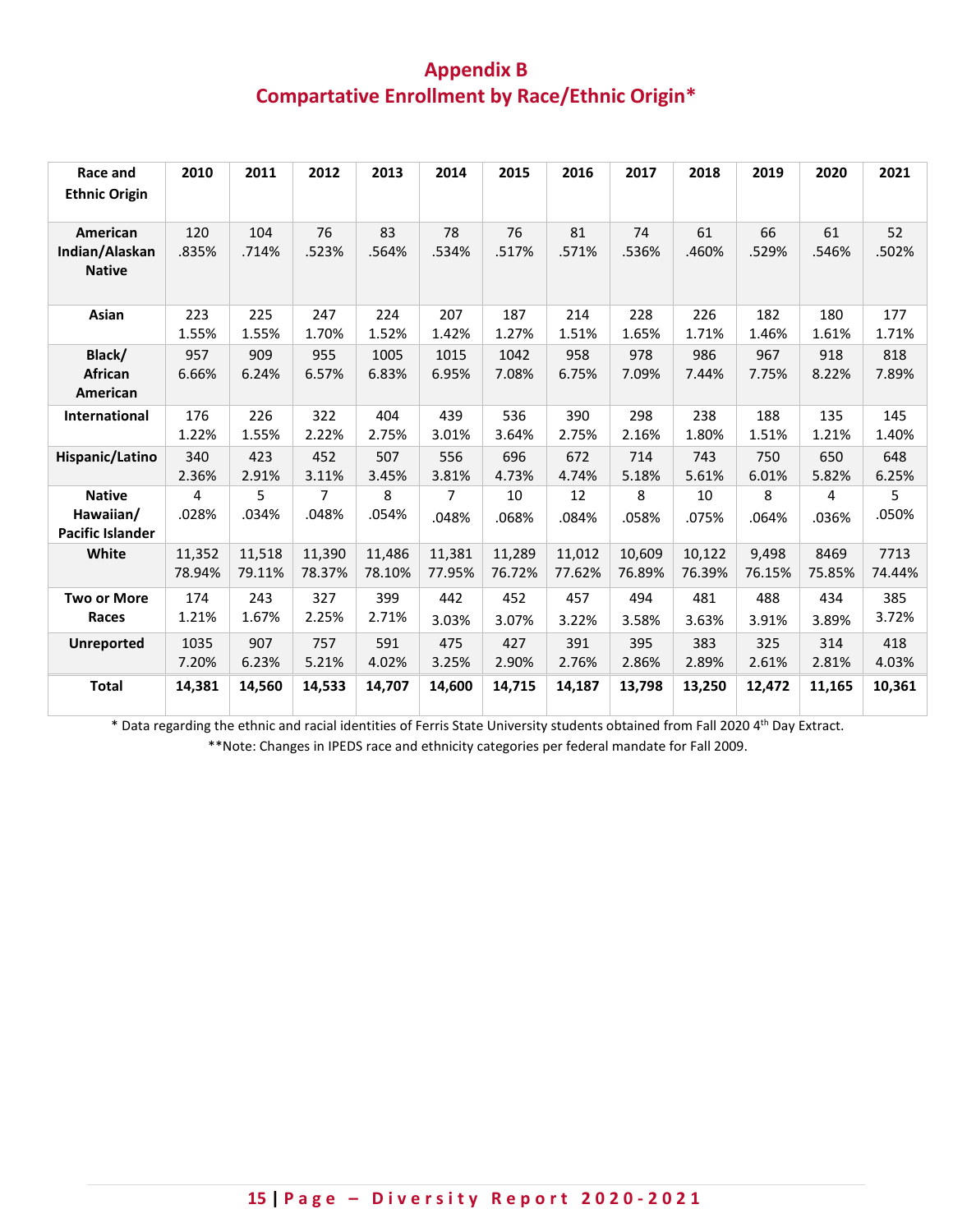## **Appendix C Tuition Incentive Program Enrollment**

<span id="page-15-0"></span>

|                                  | Fall 08   | Fall 09   | Fall 10   | Fall 11        | Fall 12 | Fall 13 | Fall 14        | Fall 15 | Fall 16 | Fall 17 | Fall 18        | Fall 19 | Fall 20        | Fall 21 |
|----------------------------------|-----------|-----------|-----------|----------------|---------|---------|----------------|---------|---------|---------|----------------|---------|----------------|---------|
| TIP Data - Phase 1 Students      | 549       | 631       | 692       | 748            | 865     | 1014    | 1102           | 1206    | 1145    | 878     | 1150           | 1285    | 1221           | 1139    |
| TIP Data - Phase 2 Students      | 48        | 89        | 118       | 138            | 175     | 186     | 143            | 155     | 208     | 398     | 418            | 405     | 372            | 411     |
| Total                            | 597       | 720       | 810       | 886            | 1040    | 1200    | 1245           | 1361    | 1353    | 1276    | 1568           | 1690    | 1593           | 1550    |
|                                  |           |           |           |                |         |         |                |         |         |         |                |         |                |         |
| TIP Phase 1 FTIAC's              | 258       | 304       | 277       | 316            | 408     | 431     | 422            | 470     | 445     | 358     | 512            | 634     | 457            | 395     |
|                                  |           |           |           |                |         |         |                |         |         |         |                |         |                |         |
| <b>Ethnicity - TIP Scholars</b>  | Fall 08   | Fall 09   | Fall 10   | Fall 11        | Fall 12 | Fall 13 | Fall 14        | Fall 15 | Fall 16 | Fall 17 | Fall 18        | Fall 19 | Fall 20        | Fall 21 |
| White                            | <b>NA</b> | <b>NA</b> | <b>NA</b> | 559            | 626     | 744     | 792            | 845     | 828     | 805     | 950            | 996     | 963            | 944     |
| Black/African American           | <b>NA</b> | <b>NA</b> | <b>NA</b> | 228            | 269     | 281     | 267            | 319     | 312     | 244     | 329            | 388     | 335            | 320     |
| Hispanic/Latino                  | <b>NA</b> | <b>NA</b> | <b>NA</b> | 37             | 53      | 58      | 77             | 89      | 106     | 119     | 151            | 174     | 167            | 165     |
| Asian                            | <b>NA</b> | <b>NA</b> | <b>NA</b> | 13             | 13      | 9       | $\overline{7}$ | 11      | 15      | 13      | 11             | 13      | $\overline{7}$ | 10      |
| American Indian/Alaskan Native   | <b>NA</b> | <b>NA</b> | <b>NA</b> | $\overline{4}$ | 3       | 6       | $\overline{7}$ | 3       | 6       | 5       | $\overline{7}$ | 6       | 9              | 8       |
| Two or More Races                | <b>NA</b> | <b>NA</b> | <b>NA</b> | 29             | 50      | 73      | 72             | 79      | 73      | 79      | 106            | 107     | 105            | 77      |
| Native Hawaiian/Pacific Islander | <b>NA</b> | <b>NA</b> | <b>NA</b> | 0              | 0       | 0       | 0              | 0       | 0       |         | $\overline{2}$ | 1       | $\mathbf{1}$   | 0       |
| Unreported                       | <b>NA</b> | <b>NA</b> | <b>NA</b> | 16             | 26      | 29      | 23             | 15      | 13      | 10      | 12             | 5       | 6              | 26      |
| <b>TOTAL</b>                     |           |           |           | 886            | 1040    | 1200    | 1245           | 1361    | 1353    | 1276    | 1568           | 1690    | 1593           | 1550    |
|                                  |           |           |           |                |         |         |                |         |         |         |                |         |                |         |

Fall 13 enrollment per WebFocus Report extracted 8/20/14

Fall 14 Enrollment Per Webfocus Report SE000258 - Tip Student Demographics, extracted 9/1/2014

Fall 15 Enrollment Per Webfocus Report SE000258 - Tip Student Demographics, extracted 9/9/15 - S. VandePanne

Fall 16 Enrollment Per Webfocus Report SE000258 - Tip Student Demographics, extracted 9/6/16, E.Burbatt

Fall 17 Enrollment Per Webfocus Report SE000258 - Tip Student Demographics, extracted 9/13/17, E.Burbatt

Fall 18 Enrollment Per Webfocus Report SE000258 - Tip Student Demographics, extracted 9/26/18, E.Burbatt

Fall 19 Enrollment Per Webfocus Report SE000258 - Tip Student Demographics, extracted 10/31/2019, E.Burbatt

Fall 20 Enrollment Per Webfocus Report SE0002SB - TIP Student Deompgraphics, extracted 9/23/20, P. Weisgerber Fall 21 Enrollment Per Webfocus Report SE0002SB - TIP Student Deompgraphics, extracted 11/29/21, P. Weisgerber

\*Not counted in total number of students.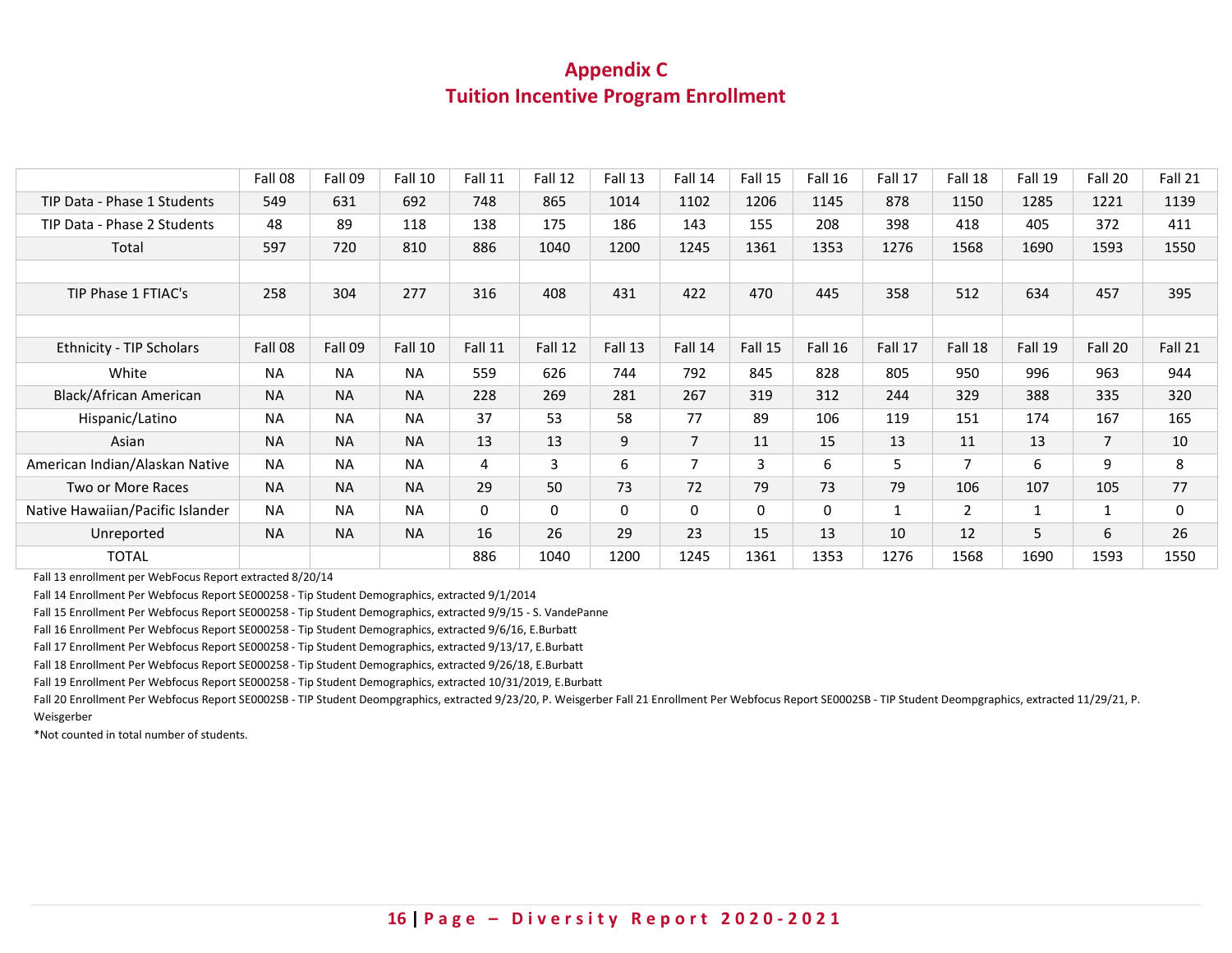# **Appendix D Honors Enrollment by Race/Ethnic Origin**

<span id="page-16-0"></span>

|                                | <b>Fall 2012</b> | Fall 2013      | <b>Fall 2014</b> | <b>Fall 2015</b> | <b>Fall 2016</b> | <b>Fall 2017</b> | <b>Fall 2018</b> | Fall 2019 | <b>Fall 2020</b> | <b>Fall 2021</b> |
|--------------------------------|------------------|----------------|------------------|------------------|------------------|------------------|------------------|-----------|------------------|------------------|
| African American               | 3                | $\overline{4}$ | 13               | 14               | 15               | 15               | 18               | 16        | 25               | 19               |
|                                | 0.39%            | 0.54%          | 1.49%            | 1.40%            | 1.45%            | 1.74%            | 2.19%            | 2.07%     | 3.41%            | 3.19%            |
| American Indian/Alaskan Native | $\pmb{0}$        | 0              | $\mathbf 0$      | $\mathbf{1}$     | $\overline{2}$   | 3                | $\overline{2}$   | 0         | $\mathbf{1}$     | $\mathbf 0$      |
|                                | 0.00%            | 0.00%          | 0.00%            | 0.10%            | 0.19%            | 0.35%            | 0.24%            | 0.00%     | 0.14%            | 0.00%            |
| Asian                          | 13               | 8              | 18               | 22               | 18               | 21               | 17               | 16        | 13               | 15               |
|                                | 1.69%            | 1.08%          | 2.07%            | 2.20%            | 1.74%            | 2.43%            | 2.07%            | 2.07%     | 1.77%            | 2.52%            |
| Hispanic/Latino                | 6                | 17             | 21               | 31               | 33               | 29               | 34               | 23        | 27               | 22               |
|                                | 0.78%            | 2.28%          | 2.41%            | 3.10%            | 3.19%            | 3.36%            | 4.13%            | 2.98%     | 3.68%            | 3.70%            |
| Native Hawaiian/Pac Islander   | $\mathbf 0$      | 0              | $\mathbf 0$      | $\mathbf 0$      | $\mathbf 0$      | 0                | $\mathbf{1}$     | 0         | $\mathbf 0$      | $\mathbf{1}$     |
|                                | 0.00%            | 0.00%          | 0.00%            | 0.00%            | 0.00%            | 0.00%            | 0.12%            | 0.00%     | 0.00%            | 0.17%            |
| Unknown                        | 25               | 35             | 17               | 12               | 19               | $\overline{4}$   | 5                | 9         | 8                | 6                |
|                                | 3.26%            | 4.70%          | 1.95%            | 1.20%            | 1.84%            | 0.46%            | 0.61%            | 1.16%     | 1.09%            | 1.01%            |
| Other                          | $\mathbf 0$      | $\mathbf 0$    | $\mathbf 0$      | $\pmb{0}$        | 0                | 3                | $\mathbf 0$      | 0         | $\mathbf 0$      | $\mathbf 0$      |
|                                | 0.00%            | 0.00%          | 0.00%            | 0.00%            | 0.00%            | 0.35%            | 0.00%            | 0.00%     | 0.00%            | 0.00%            |
| International                  | $\overline{2}$   | 5              | 2                | $\overline{2}$   | $\mathbf{1}$     | 0                | $\mathbf 0$      | 0         | 0                | $\mathbf 0$      |
|                                | 0.26%            | 0.67%          | 0.23%            | 0.20%            | 0.10%            | 0.00%            | 0.00%            | 0.00%     | 0.00%            | 0.00%            |
| Two or More Races              | 18               | 18             | 21               | 23               | 28               | 23               | 33               | 28        | 25               | 20               |
|                                | 2.35%            | 2.42%          | 2.41%            | 2.30%            | 2.71%            | 2.66%            | 4.01%            | 3.62%     | 3.41%            | 3.36%            |
| White, not of Hispanic Origin  | 700              | 662            | 780              | 898              | 920              | 766              | 713              | 681       | 635              | 512              |
|                                | 91.26%           | 88.98%         | 89.66%           | 89.71%           | 88.89%           | 88.66%           | 86.63%           | 88.10%    | 86.51%           | 86.05%           |
| Total                          | 767              | 744            | 870              | 1001             | 1035             | 864              | 823              | 773       | 734              | 595              |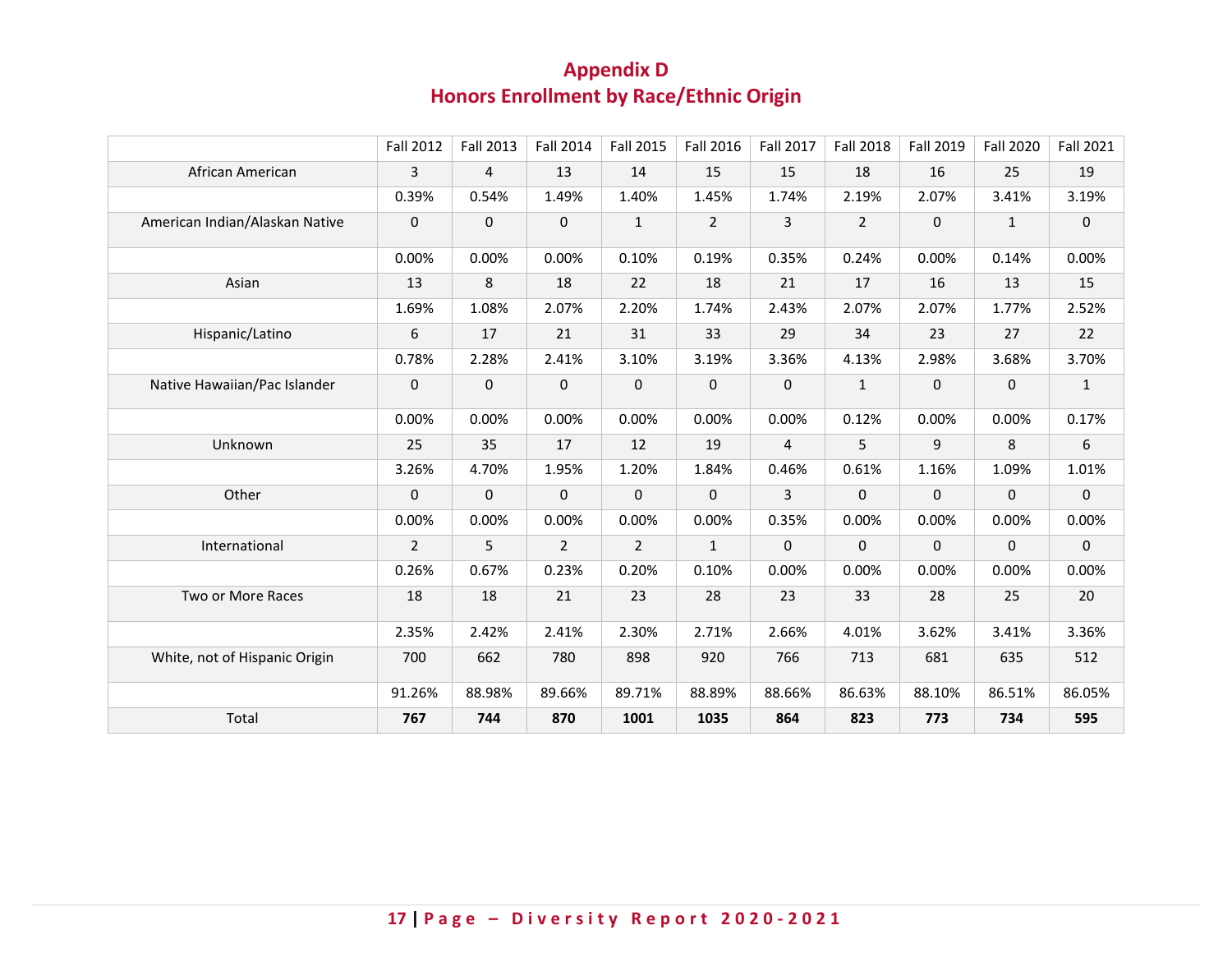# <span id="page-17-0"></span>**Appendix E Ferris State University Graduation Rates by Racial and Ethnic Backgrounds\***

## **Graduation Rates for Full-Time/First Time Freshman in All Two-Year Degree Programs**

| <b>Year Entering</b> | Race/Ethnicity                   | # of Students | Year 2 | Year 3 | Year 4 | Year 5 | Year 6 |
|----------------------|----------------------------------|---------------|--------|--------|--------|--------|--------|
| <b>2011 Fall</b>     | White                            | 966           | 13%    | 20%    | 37%    | 46%    | 55%    |
|                      | <b>Black/African American</b>    | 170           | 1%     | 2%     | 8%     | 14%    | 19%    |
|                      | Hispanic/Latino                  | 44            | 14%    | 16%    | 27%    | 43%    | 50%    |
|                      | American Indian/Alaska Native    | 6             | 0%     | 17%    | 17%    | 33%    | 33%    |
|                      | Asian                            | 19            | 5%     | 16%    | 32%    | 37%    | 47%    |
|                      | Native Hawaiian/Pacific Islander | $\mathbf{1}$  | 100%   | 100%   | 100%   | 100%   | 100%   |
|                      | <b>International</b>             | 8             | 13%    | 38%    | 50%    | 50%    | 50%    |
|                      | <b>Unreported</b>                | 30            | 10%    | 13%    | 23%    | 23%    | 33%    |
|                      | <b>Two or More Races</b>         | 36            | 0%     | 0%     | 8%     | 25%    | 31%    |
|                      |                                  |               |        |        |        |        |        |
| 2012 Fall            | White                            | 976           | 9%     | 20%    | 36%    | 49%    | 53%    |
|                      | <b>Black/African American</b>    | 168           | 1%     | 4%     | 10%    | 26%    | 30%    |
|                      | Hispanic/Latino                  | 53            | 6%     | 15%    | 28%    | 42%    | 43%    |
|                      | American Indian/Alaska Native    | 3             | 0%     | 0%     | 0%     | 33%    | 67%    |
|                      | Asian                            | 18            | 0%     | 6%     | 11%    | 39%    | 39%    |
|                      | International                    | 6             | 0%     | 17%    | 33%    | 67%    | 67%    |
|                      | <b>Unreported</b>                | 33            | 15%    | 18%    | 39%    | 48%    | 55%    |
|                      | <b>Two or More Races</b>         | 56            | 2%     | 5%     | 14%    | 20%    | 29%    |
|                      |                                  |               |        |        |        |        |        |
| 2013 Fall            | White                            | 955           | 8%     | 19%    | 38%    | 51%    | 55%    |
|                      | <b>Black/African American</b>    | 147           | 0%     | 5%     | 13%    | 26%    | 32%    |
|                      | Hispanic/Latino                  | 40            | 0%     | 10%    | 28%    | 40%    | 43%    |
|                      | American Indian/Alaska Native    | 5             | 0%     | 0%     | 40%    | 40%    | 40%    |
|                      | Asian                            | 8             | 13%    | 13%    | 13%    | 13%    | 38%    |
|                      | International                    | 8             | 13%    | 50%    | 50%    | 50%    | 50%    |
|                      | <b>Unreported</b>                | 19            | 11%    | 11%    | 26%    | 37%    | 42%    |
|                      | <b>Two or More Races</b>         | 68            | 1%     | 6%     | 21%    | 32%    | 32%    |
|                      |                                  |               |        |        |        |        |        |
| 2014 Fall            | White                            | 907           | 9%     | 25%    | 43%    | 51%    | 54%    |
|                      | <b>Black/African American</b>    | 142           | 1%     | 8%     | 22%    | 30%    | 35%    |
|                      | Hispanic/Latino                  | 54            | 0%     | 7%     | 30%    | 37%    | 39%    |
|                      | American Indian/Alaska Native    | 5             | 0%     | 0%     | 20%    | 20%    | 20%    |
|                      | Asian                            | 13            | 15%    | 23%    | 31%    | 38%    | 38%    |
|                      | International                    | 5             | 0%     | 20%    | 40%    | 60%    | 60%    |
|                      | <b>Unreported</b>                | 11            | 27%    | 36%    | 45%    | 45%    | 45%    |
|                      | <b>Two or More Races</b>         | 56            | 7%     | 14%    | 29%    | 38%    | 39%    |
|                      |                                  |               |        |        |        |        |        |
| 2015 Fall            | White                            | 943           | 11%    | 30%    | 44%    | 52%    | 55%    |
|                      | <b>Black/African American</b>    | 176           | 0%     | 6%     | 16%    | 21%    | 23%    |
|                      | Hispanic/Latino                  | 74            | 4%     | 19%    | 31%    | 39%    | 43%    |
|                      | American Indian/Alaska Native    | 4             | 25%    | 25%    | 25%    | 25%    | 25%    |
|                      | Asian                            | 19            | 16%    | 47%    | 58%    | 63%    | 63%    |
|                      | Native Hawaiian/Pacific Islander | $\mathbf{1}$  | 0%     | 0%     | 100%   | 100%   | 100%   |
|                      | International                    | 8             | 0%     | 0%     | 25%    | 25%    | 25%    |
|                      | <b>Unreported</b>                | 4             | 25%    | 50%    | 50%    | 75%    | 75%    |
|                      | <b>Two or More Races</b>         | 64            | 5%     | 19%    | 31%    | 39%    | 48%    |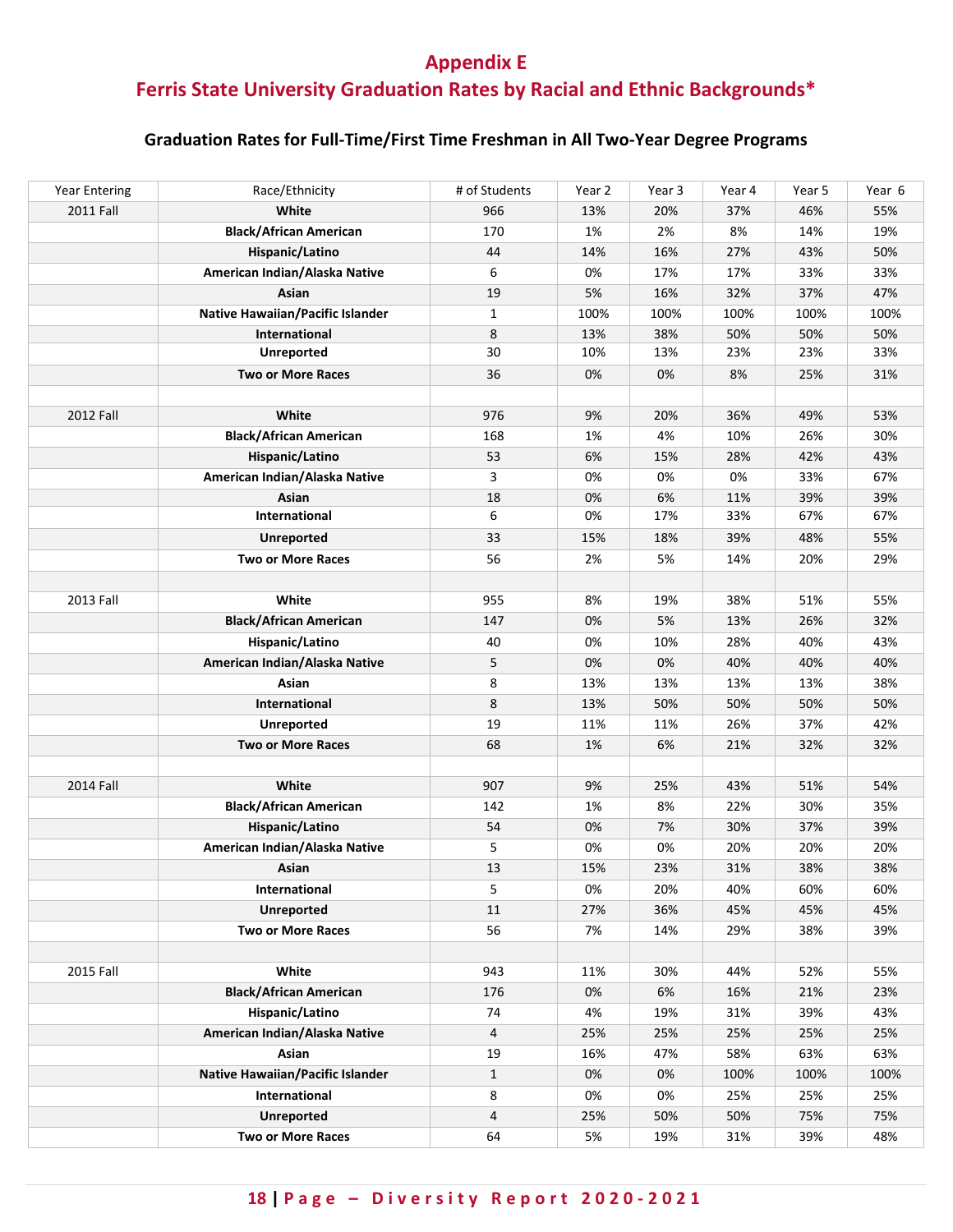| <b>Year Entering</b> | Race/Ethnicity                        | # of Students  | Year 2 | Year 3 | Year 4 | Year 5 | Year 6 |
|----------------------|---------------------------------------|----------------|--------|--------|--------|--------|--------|
| 2011 Fall            | White                                 | 651            | 1%     | 5%     | 27%    | 44%    | 53%    |
|                      | <b>Black/African American</b>         | 21             | 0%     | 0%     | 14%    | 29%    | 29%    |
|                      | Hispanic/Latino                       | 22             | 0%     | 5%     | 14%    | 32%    | 32%    |
|                      | Asian                                 | $\overline{7}$ | 0%     | 0%     | 29%    | 71%    | 86%    |
|                      | International                         | 14             | 0%     | 0%     | 7%     | 43%    | 50%    |
|                      | <b>Unreported</b>                     | 37             | 0%     | 0%     | 16%    | 59%    | 65%    |
|                      | <b>Two or More Races</b>              | 27             | 0%     | 0%     | 33%    | 52%    | 56%    |
|                      |                                       |                |        |        |        |        |        |
| 2012 Fall            | White                                 | 629            | 1%     | 6%     | 36%    | 56%    | 62%    |
|                      | <b>Black/African American</b>         | 33             | 3%     | 3%     | 9%     | 24%    | 33%    |
|                      | Hispanic/Latino                       | 24             | 0%     | 8%     | 29%    | 42%    | 50%    |
|                      | American Indian/Alaska Native         | $\overline{2}$ | 0%     | 0%     | 0%     | 50%    | 50%    |
|                      | Asian                                 | 6              | 0%     | 0%     | 17%    | 50%    | 50%    |
|                      | Native Hawaiian/Pacific Island        | $\mathbf{1}$   | 0%     | 0%     | 100%   | 100%   | 100%   |
|                      | International                         | 18             | 0%     | 0%     | 39%    | 67%    | 78%    |
|                      | <b>Unreported</b>                     | 27             | 0%     | 4%     | 30%    | 56%    | 63%    |
|                      | <b>Two or More Races</b>              | 31             | 0%     | 0%     | 19%    | 48%    | 55%    |
|                      |                                       |                |        |        |        |        |        |
| 2013 Fall            | White                                 | 599            | 1%     | 8%     | 36%    | 54%    | 58%    |
|                      | <b>Black/African American</b>         | 17             | 0%     | 0%     | 0%     | 12%    | 18%    |
|                      | Hispanic/Latino                       | 26             | 0%     | 0%     | 19%    | 50%    | 50%    |
|                      | American Indian/Alaska Native         | 7              | 0%     | 0%     | 0%     | 14%    | 29%    |
|                      | Asian                                 | 6              | 0%     | 17%    | 33%    | 83%    | 83%    |
|                      | International                         | 19             | 0%     | 5%     | 26%    | 42%    | 42%    |
|                      | <b>Unreported</b>                     | 11             | 0%     | 0%     | 18%    | 27%    | 36%    |
|                      | <b>Two or More Races</b>              | 19             | 5%     | 5%     | 21%    | 42%    | 42%    |
|                      |                                       |                |        |        |        |        |        |
| 2014 Fall            | White                                 | 566            | 1%     | 6%     | 43%    | 60%    | 64%    |
|                      | <b>Black/African American</b>         | 14             | 0%     | 7%     | 14%    | 29%    | 29%    |
|                      | Hispanic/Latino                       | 27             | 0%     | 0%     | 37%    | 44%    | 44%    |
|                      | American Indian/Alaska Native         | $\overline{4}$ | 0%     | 0%     | 25%    | 50%    | 50%    |
|                      | Asian                                 | 12             | 0%     | 0%     | 8%     | 42%    | 50%    |
|                      | International                         | 25             | 4%     | 16%    | 24%    | 56%    | 60%    |
|                      | <b>Unreported</b>                     | 4              | 0%     | 0%     | 0%     | 50%    | 50%    |
|                      | <b>Two or More Races</b>              |                |        | 4%     |        |        |        |
|                      |                                       | 26             | 0%     |        | 31%    | 50%    | 62%    |
| 2015 Fall            | White                                 | 519            | 1%     | 7%     | 41%    | 57%    | 60%    |
|                      | <b>Black/African American</b>         | 20             | 0%     | 0%     | 20%    | 35%    | 45%    |
|                      |                                       |                |        |        |        |        |        |
|                      | Hispanic/Latino                       | $30\,$         | 0%     | 3%     | 20%    | 33%    | 40%    |
|                      | American Indian/Alaska Native         | $\mathbf{1}$   | 0%     | 0%     | 0%     | 0%     | 0%     |
|                      | Asian                                 | 8              | 0%     | 0%     | 25%    | 25%    | 38%    |
|                      | <b>Native Hawaiian/Pacific Island</b> | $\mathbf{1}$   | 0%     | 0%     | 0%     | 100%   | 100%   |
|                      | International                         | 22             | 0%     | 0%     | 23%    | 32%    | 32%    |
|                      | <b>Unreported</b>                     | 3              | 0%     | 0%     | 67%    | 100%   | 100%   |
|                      | <b>Two or More Races</b>              | 17             | 0%     | 12%    | 53%    | 65%    | 65%    |

# **Graduation Rates for Full-Time/First Time Freshman in All Four-Year Degree Programs**

.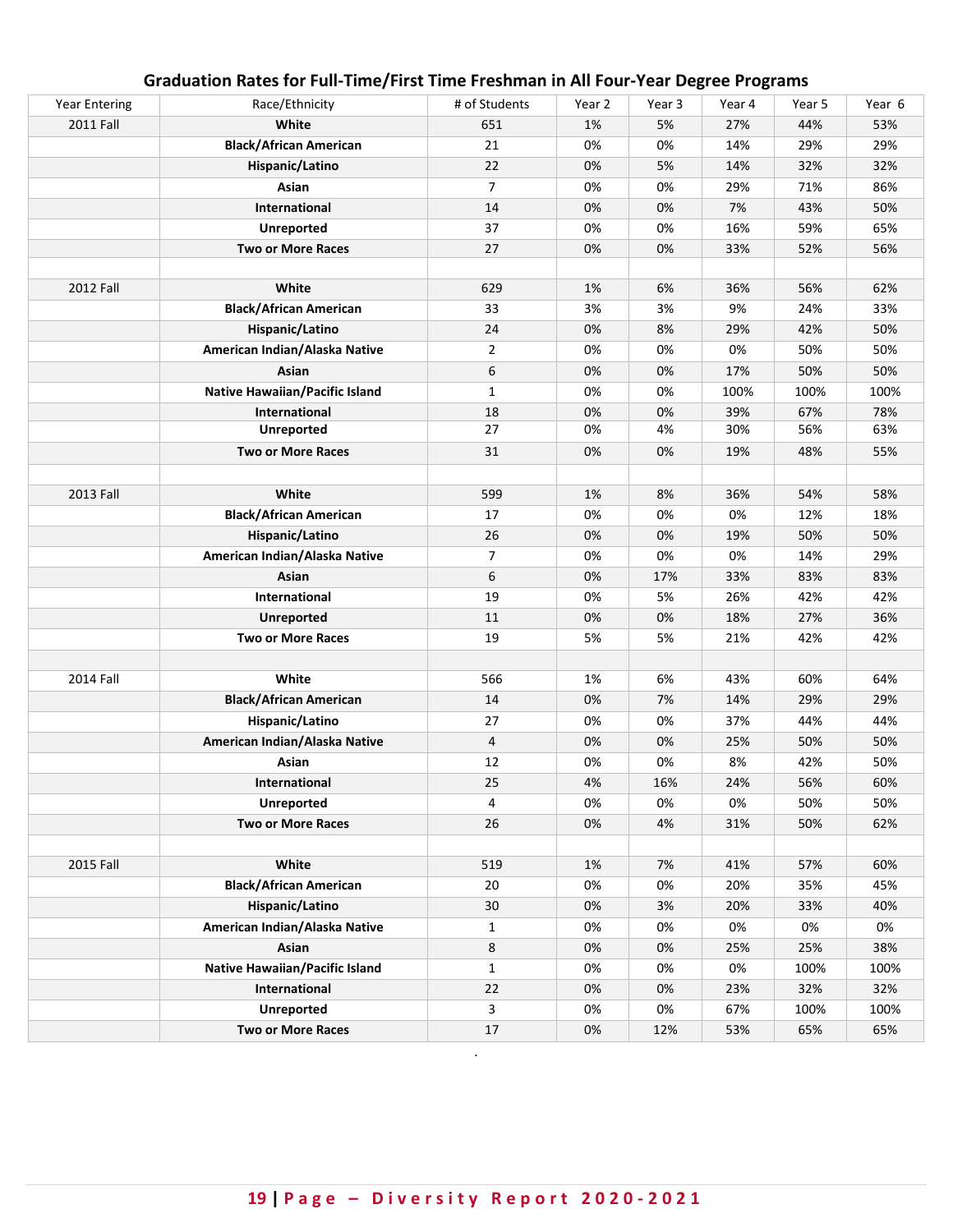| <b>Year Entering</b> | Race/Ethnicity                   | # of Students  | Year 2 | Year 3 | Year 4 | Year 5 | Year 6 |
|----------------------|----------------------------------|----------------|--------|--------|--------|--------|--------|
| 2011 Fall            | White                            | 1617           | 8%     | 14%    | 33%    | 46%    | 54%    |
|                      | <b>Black/African American</b>    | 191            | 1%     | 2%     | 9%     | 15%    | 20%    |
|                      | Hispanic/Latino                  | 66             | 9%     | 12%    | 23%    | 39%    | 44%    |
|                      | American Indian/Alaska Native    | 6              | 0%     | 17%    | 17%    | 33%    | 33%    |
|                      | Asian                            | 26             | 4%     | 12%    | 31%    | 46%    | 58%    |
|                      | Native Hawaiian/Pacific Islander | $\mathbf{1}$   | 100%   | 100%   | 100%   | 100%   | 100%   |
|                      | <b>International</b>             | 22             | 5%     | 14%    | 23%    | 45%    | 50%    |
|                      | <b>Unreported</b>                | 67             | 4%     | 6%     | 19%    | 43%    | 51%    |
|                      | <b>Two or More Races</b>         | 63             | 0%     | 0%     | 19%    | 37%    | 41%    |
|                      |                                  |                |        |        |        |        |        |
| 2012 Fall            | White                            | 1605           | 6%     | 15%    | 36%    | 51%    | 56%    |
|                      | <b>Black/African American</b>    | 201            | 1%     | 4%     | 10%    | 26%    | 30%    |
|                      | Hispanic/Latino                  | 77             | 4%     | 13%    | 29%    | 42%    | 45%    |
|                      | American Indian/Alaska Native    | 5              | 0%     | 0%     | 0%     | 40%    | 60%    |
|                      | Asian                            | 24             | 0%     | 4%     | 13%    | 42%    | 42%    |
|                      | Native Hawaiian/Pacific Islander | $\mathbf{1}$   | 0%     | 0%     | 100%   | 100%   | 100%   |
|                      | International                    | 24             | 0%     | 4%     | 38%    | 67%    | 75%    |
|                      | <b>Unreported</b>                | 60             | 8%     | 12%    | 35%    | 52%    | 58%    |
|                      | <b>Two or More Races</b>         | 87             | 1%     | 3%     | 16%    | 30%    | 38%    |
|                      |                                  |                |        |        |        |        |        |
| 2013 Fall            | White                            | 1554           | 5%     | 15%    | 37%    | 52%    | 56%    |
|                      | <b>Black/African American</b>    | 164            | 0%     | 4%     | 12%    | 24%    | 30%    |
|                      | Hispanic/Latino                  | 66             | 0%     | 6%     | 24%    | 44%    | 45%    |
|                      | American Indian/Alaska Native    | 12             | 0%     | 0%     | 17%    | 25%    | 33%    |
|                      | Asian                            | 14             | 7%     | 14%    | 21%    | 43%    | 57%    |
|                      | International                    | 27             | 4%     | 19%    | 33%    | 44%    | 44%    |
|                      | <b>Unreported</b>                | 30             | 7%     | 7%     | 23%    | 33%    | 40%    |
|                      | <b>Two or More Races</b>         | 87             | 2%     | 6%     | 21%    | 34%    | 34%    |
|                      |                                  |                |        |        |        |        |        |
| 2014 Fall            | White                            | 1473           | 6%     | 18%    | 43%    | 55%    | 58%    |
|                      | <b>Black/African American</b>    | 156            | 1%     | 8%     | 21%    | 30%    | 34%    |
|                      | Hispanic/Latino                  | 81             | 0%     | 5%     | 32%    | 40%    | 41%    |
|                      | American Indian/Alaska Native    | 9              | 0%     | 0%     | 22%    | 33%    | 33%    |
|                      | Asian                            | 25             | 8%     | 12%    | 20%    | 40%    | 44%    |
|                      | International                    | 30             | 3%     | 17%    | 27%    | 57%    | 60%    |
|                      | <b>Unreported</b>                | 15             | 20%    | 27%    | 33%    | 47%    | 47%    |
|                      | <b>Two or More Races</b>         | 82             | 5%     | 11%    | 29%    | 41%    | 46%    |
|                      |                                  |                |        |        |        |        |        |
| 2015 Fall            | White                            | 1462           | 7%     | 22%    | 43%    | 54%    | 57%    |
|                      | <b>Black/African American</b>    | 196            | 0%     | 5%     | 17%    | 22%    | 26%    |
|                      | Hispanic/Latino                  | 104            | 3%     | 14%    | 28%    | 38%    | 42%    |
|                      | American Indian/Alaska Native    | 5              | 20%    | 20%    | 20%    | 20%    | 20%    |
|                      | Asian                            | 27             | 11%    | 33%    | 48%    | 52%    | 56%    |
|                      | Native Hawaiian/Pacific Islander | $\overline{2}$ | 0%     | 0%     | 50%    | 100%   | 100%   |
|                      | International                    | 30             | 0%     | 0%     | 23%    | 30%    | 30%    |
|                      | <b>Unreported</b>                | $\overline{7}$ | 14%    | 29%    | 57%    | 86%    | 88%    |
|                      | <b>Two or More Races</b>         | 81             | 4%     | 17%    | 36%    | 44%    | 52%    |

## **Graduation Rates for Full-Time/First Time Freshman in All Two-Year and Four-Year Degree Programs**

\*Data from Institutional Research and Testing Updated Fall 2021.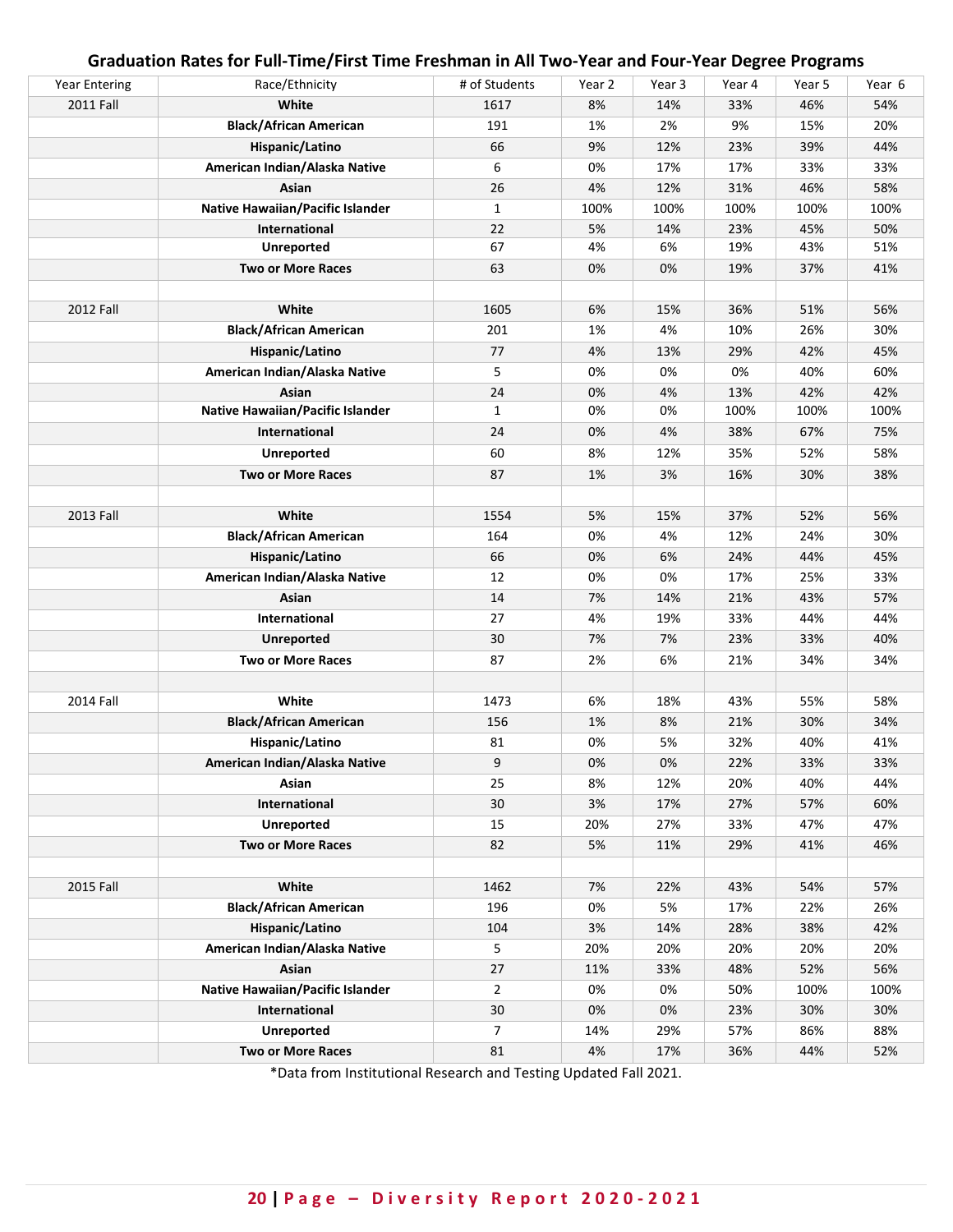# **Appendix F Full-Time Workforce and Faculty**

<span id="page-20-0"></span>

|                                 | 2016            | 2016                    | 2017                    | 2017           | 2018           | 2018           | 2019           | 2019           | 2020            | 2020                    | 2021            | 2021                    |
|---------------------------------|-----------------|-------------------------|-------------------------|----------------|----------------|----------------|----------------|----------------|-----------------|-------------------------|-----------------|-------------------------|
|                                 | <b>Male</b>     | Female                  | <b>Male</b>             | <b>Female</b>  | <b>Male</b>    | <b>Female</b>  | <b>Male</b>    | Female         | <b>Male</b>     | Female                  | <b>Male</b>     | Female                  |
| Black/African American          | 24              | 21                      | 24                      | 24             | 24             | <u>19</u>      | 20             | 17             | <u>19</u>       | 14                      | 16              | 17                      |
|                                 | 3.66%           | 2.86%                   | 3.69%                   | 3.26%          | 3.91%          | 2.71%          | 3.33%          | 2.51%          | 3.25%           | 2.25%                   | 3.04%           | 2.8%                    |
| Hispanic/Latino                 |                 | <u>10</u>               | $\underline{6}$         | 12             | <u>6</u>       | 11             | $\overline{8}$ | 9              | $\underline{8}$ | 11                      | $\underline{8}$ | 13                      |
|                                 | 1.07%           | 1.36%                   | 0.92%                   | 1.63%          | 0.98%          | 1.57           | 1.33%          | 1.33%          | 1.48%           | 1.77%                   | 1.52%           | 2.12%                   |
| American Indian/ Native Alaskan | $\overline{5}$  | $\overline{2}$          | $\overline{4}$          | <u>3</u>       | <u>3</u>       | $\overline{2}$ | <u>3</u>       | $\overline{2}$ | 1               | $\overline{\mathbf{1}}$ | <u>1</u>        | $\overline{2}$          |
|                                 | 0.76%           | 0.27%                   | 0.61%                   | 0.41%          | 0.49%          | 0.29%          | 0.50%          | 0.30%          | 0.19%           | 0.16%                   | 0.19%           | 0.33%                   |
| Asian                           | 22              | 20                      | 25                      | 17             | 23             | <u>18</u>      | 22             | <u>18</u>      | 20              | <u>19</u>               | $\frac{20}{2}$  | 19                      |
|                                 | 3.35%           | 2.72%                   | 3.84%                   | 2.31%          | 3.75%          | 2.57%          | 3.66%          | 2.66%          | 3.70%           | 3.05%                   | 3.80%           | 3.10%                   |
| White                           | 588             | 678                     | <u>582</u>              | 676            | 547            | 645            | 535            | 624            | <u>484</u>      | 571                     | <u>474</u>      | <u>556</u>              |
|                                 | 89.63%          | 92.24%                  | 89.40%                  | 91.72%         | 89.09%         | 92.14%         | 89.02          | 92.31%         | 89.63%          | 91.65%                  | 89.94%          | 90.85%                  |
| Two or More Races               | $\underline{8}$ | $\overline{3}$          | $\overline{6}$          | $\overline{3}$ | $\overline{1}$ | $\overline{3}$ | 8              | 3              | $\underline{8}$ | $\overline{4}$          | <u>8</u>        | $\overline{4}$          |
|                                 | 1.22%           | 0.41%                   | 1.38%                   | 0.41%          | 1.14%          | 0.43%          | 1.33%          | 0.44%          | 1.48%           | 0.64%                   | 1.52%           | 0.65%                   |
| Unreported                      | $\overline{2}$  | $\overline{\mathbf{1}}$ | $\overline{\mathsf{1}}$ | $\overline{2}$ | $\overline{4}$ | $\overline{2}$ | <u>5</u>       | $\overline{3}$ | 0               | $\overline{3}$          | 0               | $\overline{\mathbf{1}}$ |
|                                 | 0.30%           | 0.14%                   | 0.15%                   | 0.27%          | 0.65%          | 0.29%          | 0.83%          | 0.44%          | $\mathbf 0$     | 0.48%                   | $\mathbf 0$     | 0.16%                   |
| Total                           | 656             | 735                     | 651                     | 737            | 614            | 700            | 601            | 676            | 540             | 623                     | 527             | 612                     |

## **Ferris State University – Full-time Workforce\***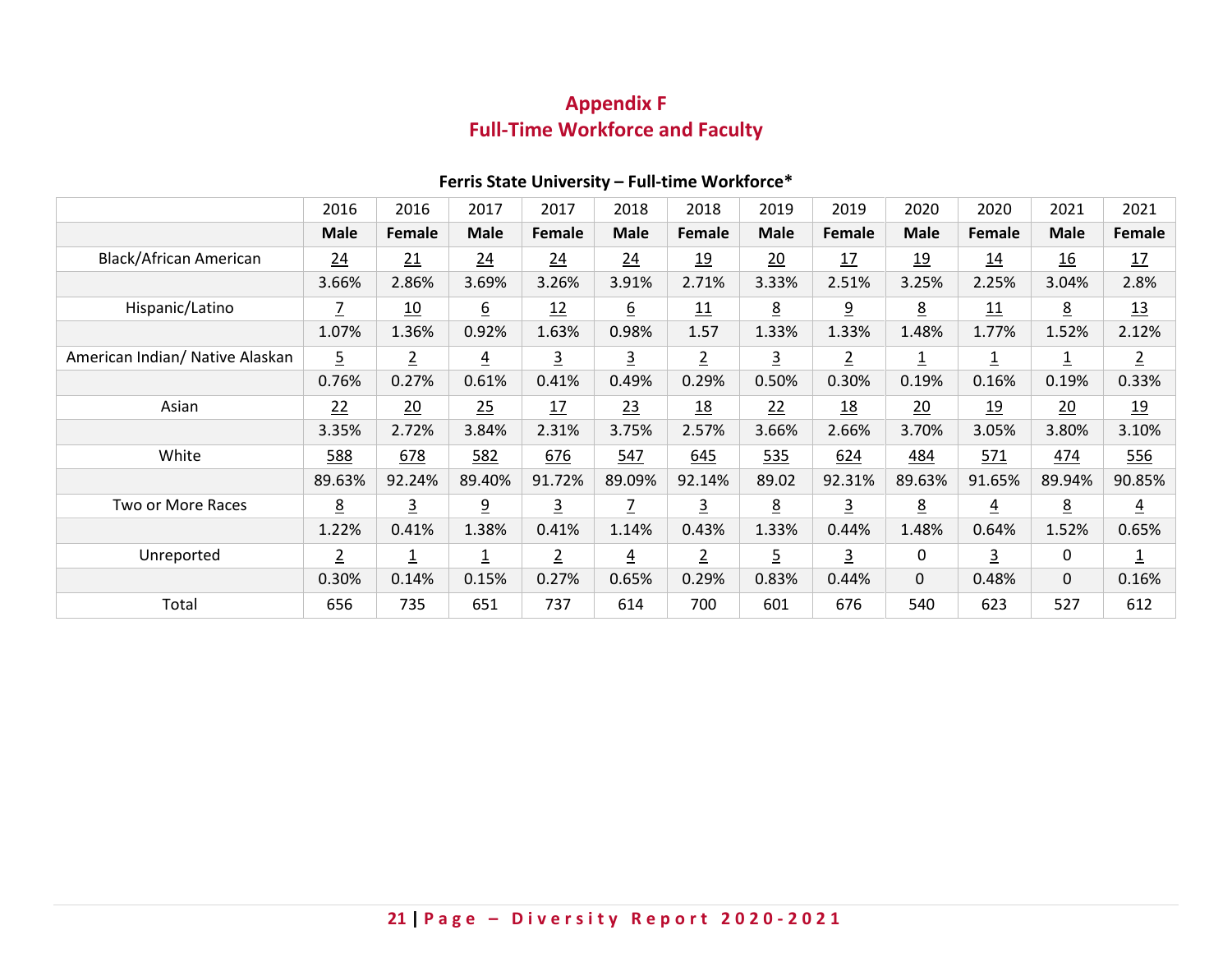|                                 | 2016                    | 2016             | 2017           | 2017                    | 2018                    | 2018           | 2019                    | 2019                    | 2020             | 2020                    | 2021             | 2021                    |
|---------------------------------|-------------------------|------------------|----------------|-------------------------|-------------------------|----------------|-------------------------|-------------------------|------------------|-------------------------|------------------|-------------------------|
|                                 | <b>Male</b>             | Female           | <b>Male</b>    | Female                  | <b>Male</b>             | Female         | <b>Male</b>             | Female                  | <b>Male</b>      | Female                  | <b>Male</b>      | Female                  |
| Black/African American          | 10                      | $6 \overline{6}$ | 10             | Z                       | 10                      | 5              | <u>و</u>                | $6 \overline{6}$        | $\overline{1}$   | $\overline{4}$          | $\underline{6}$  | $\overline{4}$          |
|                                 | 3.25%                   | 2.48%            | 3.27%          | 2.9%                    | 3.37%                   | 2.08%          | 3.10%                   | 2.51%                   | 2.72%            | 1.83%                   | 2.42%            | 1.80%                   |
| Hispanic/Latino                 | $\overline{2}$          | $\overline{3}$   | $\overline{2}$ | $\overline{4}$          | $\overline{2}$          | $\overline{4}$ | $\overline{2}$          | $\overline{4}$          | $\overline{2}$   | $\overline{5}$          | $\overline{2}$   | $\overline{5}$          |
|                                 | 0.65%                   | 1.24%            | 0.65%          | 1.67%                   | 0.67%                   | 1.67%          | 0.69%                   | 1.67%                   | 0.78%            | 2.28%                   | 0.81%            | 2.25%                   |
| American Indian/ Native Alaskan | $\overline{2}$          | $\overline{1}$   | $\overline{2}$ | $\overline{\mathbf{1}}$ | $\overline{\mathbf{1}}$ | 1              | $\overline{\mathsf{1}}$ | $\overline{\mathbf{1}}$ | <u>1</u>         | $\overline{1}$          | <u>1</u>         | $\overline{\mathbf{1}}$ |
|                                 | 0.65%                   | 0.41%            | 0.65%          | 0.42%                   | 0.34%                   | 0.42%          | 0.34%                   | 0.42%                   | 0.39%            | 0.46%                   | 0.40%            | 0.45%                   |
| Asian                           | 21                      | 11               | 23             | $\underline{8}$         | 21                      | 10             | 19                      | 10                      | $\underline{16}$ | 10                      | $\underline{16}$ | <u>9</u>                |
|                                 | 6.82%                   | 4.55%            | 7.52%          | 3.33%                   | 7.07%                   | 4.17%          | 6.55%                   | 4.18%                   | 6.23%            | 4.57%                   | 6.45%            | 4.05%                   |
| White                           | 268                     | 218              | 264            | 217                     | 257                     | 217            | 253                     | 215                     | 228              | <u>196</u>              | 220              | 200                     |
|                                 | 87.01%                  | 90.08%           | 86.27%         | 90.42%                  | 86.53%                  | 90.42          | 87.24%                  | 89.96%                  | 88.72%           | 89.50%                  | 88.71%           | 90.09%                  |
| Two or More Races               | $\overline{4}$          | $\overline{2}$   | $\overline{4}$ | $\overline{2}$          | $\overline{3}$          | $\overline{2}$ | 3                       | $\overline{2}$          | $\overline{3}$   | $\overline{2}$          | 3                | $\overline{2}$          |
|                                 | 1.30%                   | 0.83%            | 1.31%          | 0.83%                   | 1.01%                   | 0.83%          | 1.03%                   | 0.84                    | 1.17%            | 0.91%                   | 1.2%             | 0.90%                   |
| Unreported                      | $\overline{\mathsf{1}}$ | $\overline{1}$   | <u>1</u>       | $\overline{\mathbf{1}}$ | $\overline{3}$          | <u>1</u>       | $\overline{3}$          | $\overline{1}$          | 0                | $\overline{\mathsf{1}}$ | 0                | $\overline{\mathbf{1}}$ |
|                                 | 0.32%                   | 0.41%            | 0.33%          | 0.42%                   | 1.01%                   | 0.42%          | 1.03%                   | 0.42%                   | 0                | 0.46%                   | 0                | 0.45%                   |
| Total                           | 308                     | 242              | 306            | 240                     | 297                     | 240            | 290                     | 239                     | 257              | 219                     | 248              | 222                     |

## **Ferris State University – Full-time Faculty\***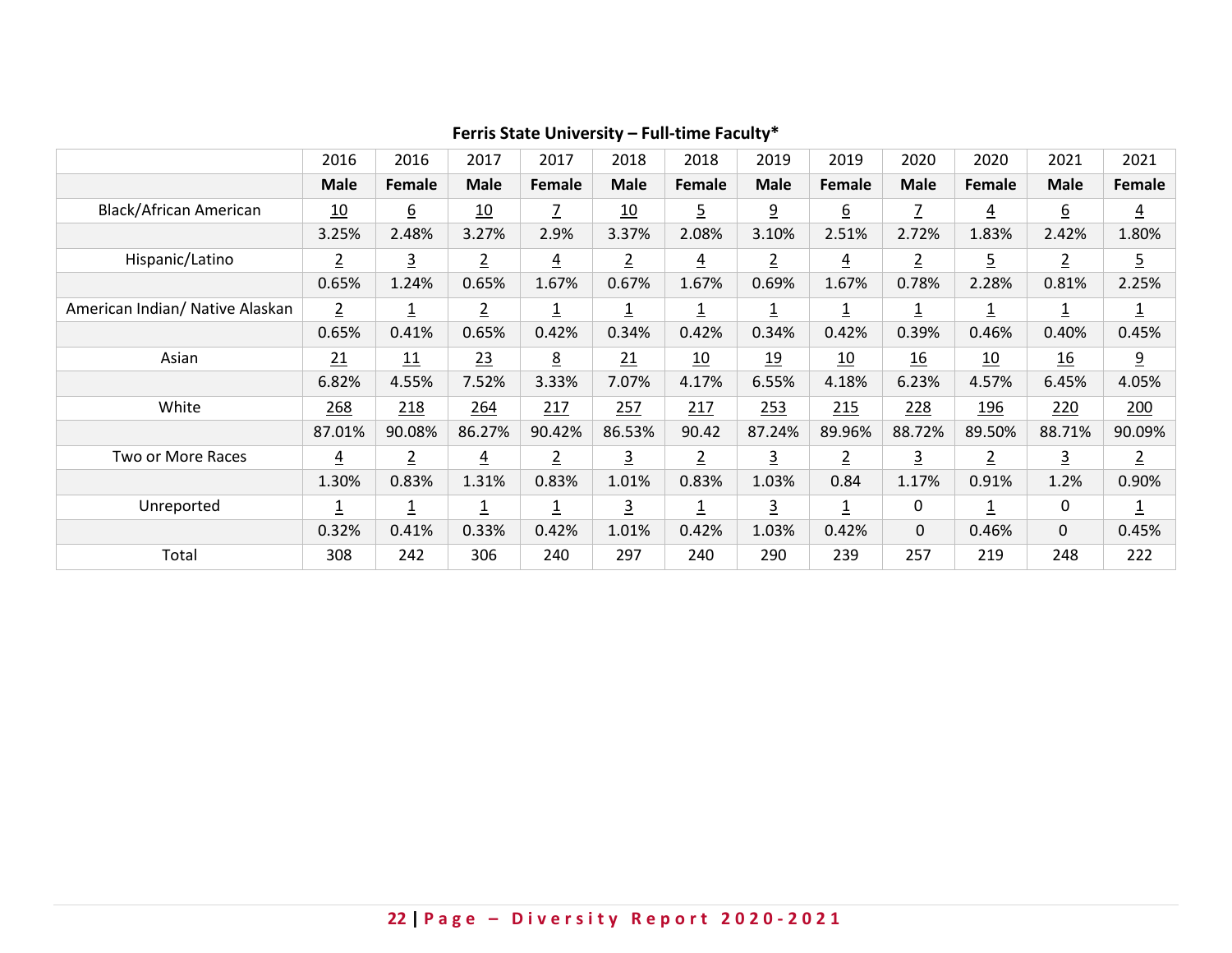|                                 | 2016           | 2016           | 2017           | 2017                    | 2018                    | 2018           | 2019        | 2019                    | 2020                    | 2020           | 2021         | 2021                    |
|---------------------------------|----------------|----------------|----------------|-------------------------|-------------------------|----------------|-------------|-------------------------|-------------------------|----------------|--------------|-------------------------|
|                                 | <b>Male</b>    | Female         | <b>Male</b>    | Female                  | <b>Male</b>             | Female         | <b>Male</b> | Female                  | <b>Male</b>             | Female         | <b>Male</b>  | <b>Female</b>           |
| <b>Black/African American</b>   | $\overline{2}$ | 0              | $\overline{3}$ | 0                       | $\overline{2}$          | $\overline{1}$ | <u>1</u>    | $\overline{\mathbf{1}}$ | 0                       | 0              | 0            | 0                       |
|                                 | 3.77%          | $\mathbf 0$    | 5.88%          | $\mathbf 0$             | 4.44%                   | 1.61%          | 2.44%       | 1.69%                   | $\mathbf{0}$            | $\Omega$       | $\mathbf 0$  | $\mathbf 0$             |
| Hispanic/Latino                 | <u>1</u>       | 0              | $\overline{1}$ | 0                       | <u>1</u>                | 0              |             | $\mathbf{0}$            | $\mathbf 0$             | $\mathbf{0}$   | 0            | $\overline{1}$          |
|                                 | 1.89%          | $\mathbf 0$    | 1.96%          | $\mathbf 0$             | 2.22%                   | 0              | 2.44%       | $\Omega$                | $\mathbf 0$             | 0              | $\mathbf 0$  | 2.04%                   |
| American Indian/ Native Alaskan | $\overline{1}$ | $\mathbf{0}$   | $\overline{1}$ | 0                       | $\overline{\mathsf{1}}$ | 0              | <u>1</u>    | 0                       | $\overline{\mathbf{1}}$ | 0              | $\mathbf{1}$ | 0                       |
|                                 | 1.89%          | $\mathbf 0$    | 1.96%          | $\mathbf 0$             | 2.22%                   | $\mathbf 0$    | 2.44%       | $\Omega$                | 2.94%                   | $\mathbf 0$    | 2.94%        | $\mathbf 0$             |
| Asian                           |                | $\overline{1}$ | $\overline{1}$ | $\overline{\mathbf{1}}$ | 1                       |                |             | $\overline{1}$          | $\mathbf{0}$            | $\overline{1}$ | 0            | $\mathbf 0$             |
|                                 | 1.89%          | 1.43%          | 1.96%          | 1.43%                   | 2.22%                   | 1.61%          | 2.44%       | 1.69%                   | $\mathbf 0$             | 2.13%          | 0            | $\mathbf 0$             |
| White                           | 48             | 67             | 45             | 67                      | 40                      | 58             | 37          | 55                      | 33                      | 45             | 33           | 47                      |
|                                 | 90.57%         | 95.71%         | 88.24%         | 95.71%                  | 88.89%                  | 93.55%         | 90.24%      | 93.22%                  | 97.06%                  | 95.74%         | 97.06%       | 95.92%                  |
| Two or More Races               | $\mathbf{0}$   | 1              | 0              | $\overline{1}$          | 0                       | $\mathbf{1}$   | 0           | $\overline{\mathbf{1}}$ | 0                       | $\overline{1}$ | 0            | $\overline{\mathbf{1}}$ |
|                                 | 0              | 1.43%          | 0              | 1.43%                   | $\mathbf 0$             | 1.61%          | 0           | 1.69%                   | $\mathbf 0$             | 2.13%          | $\mathbf 0$  | 2.04%                   |
| Unreported                      | $\mathbf 0$    |                | 0              | $\overline{1}$          | $\pmb{0}$               |                | 0           |                         | $\mathbf 0$             | 0              | 0            | $\mathbf 0$             |
|                                 | 0              | 1.43%          | 0              | 1.43%                   | $\mathbf 0$             | 1.61%          | 0           | 1.69%                   | $\mathbf 0$             | 0              | 0            | $\mathbf 0$             |
| Total                           | 53             | 70             | 51             | 70                      | 45                      | 62             | 41          | 59                      | 34                      | 47             | 34           | 49                      |

**.**

# **Kendall College of Art and Design – Full-time Workforce\***